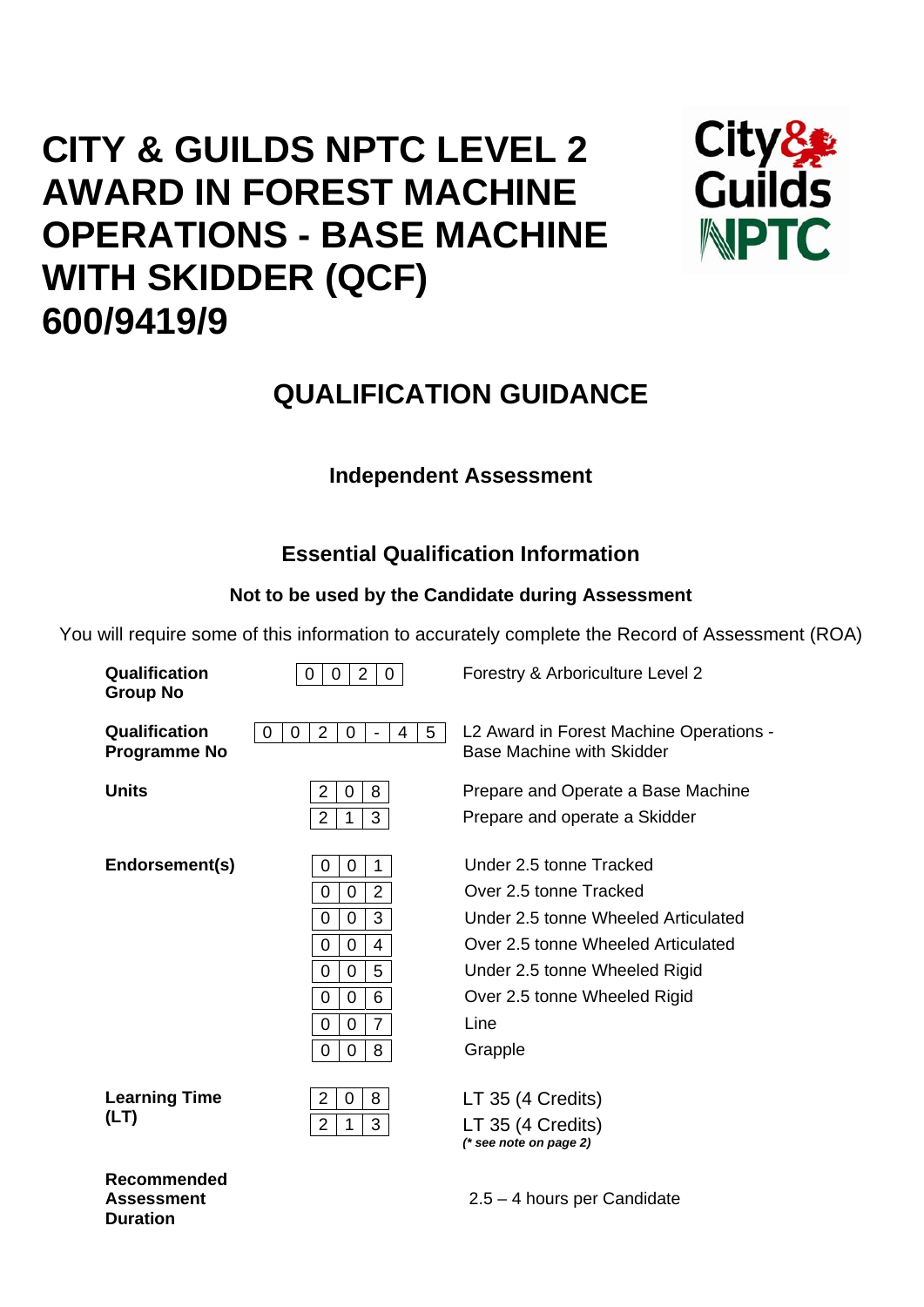### **City and Guilds NPTC Level 2 Award in Forest Machine Operations - Base Machines With Skidder (QCF) Qualification Guidance**

#### **Introduction**

The scheme will be administered by City & Guilds

City & Guilds will:

 Publish - Scheme regulations - Qualification guidance - Training materials - Trainers support materials Approve centres to co-ordinate and administer the scheme Set standards for the training of Verifiers and Assessors Recruit, train and deploy Verifiers Issue certificates to successful Candidates

#### **The Qualification**

The qualification will be awarded to Candidates who achieve the required level of competence in the units to which their certificate relates.

#### **What is the Qualifications and Credit Framework?**

OFQUAL have introduced the Qualifications and Credit Framework (QCF) to increase flexibility for learners and employers. Qualifications may be built up from individual units according to rules of combination. The units are derived from the National Occupational Standards, which are compiled by Lantra SSC, the Sector Skills Council for the Land-based industries.

#### **Instruction**

Attendance at a course of instruction is not a pre-requisite for an application for an assessment but potential Candidates are strongly advised to ensure that they are up to the standards that will be expected of them when they are assessed.

#### **\* Learning Time (LT)**

Learning Time (LT) is a better indicator of the time requirement needed for a candidate to achieve competence in this qualification. It has replaced Guided Learning Hours (GLH) which are defined as *"tutor or teacher led hours"*. LT is defined as **"a notional measure of the learning time a typical learner might be expected to take to complete and achieve all learning outcomes"**. It takes into account prior learning and encompasses: formal learning (including classes, tutorials, on line tuition), coaching and mentoring, practical work, relevant IT activity, information retrieval, expected private study and revision, work-based activity which leads to assessment, practice to achieve competence, formative assessment, programme planning and feedback.

#### **Access to Assessment**

Assessment centres will be responsible for arranging assessment on behalf of the Candidate.

The minimum age limit for Candidates taking Certificates of Competence is 16 years. There is no upper age limit.

The assessment consists of **one** compulsory unit:

| <b>Unit 208</b> | Prepare and Operate a Base Machine |                                                                             |  |  |  |  |  |  |
|-----------------|------------------------------------|-----------------------------------------------------------------------------|--|--|--|--|--|--|
|                 | Outcome:                           |                                                                             |  |  |  |  |  |  |
|                 |                                    | Be able to work safely (B1)                                                 |  |  |  |  |  |  |
|                 | 2.                                 | Be able to prepare and drive the machine (B2)                               |  |  |  |  |  |  |
|                 | 3.                                 | Know how to prepare and drive machine (B3)                                  |  |  |  |  |  |  |
|                 | 4.                                 | Know relevant health and safety legislation and industry good practice (B4) |  |  |  |  |  |  |

Candidates must successfully achieve **all** assessment activities in the above unit.

**Endorsement**: The assessment may be taken on a machine with any type of machine that is

| 001 | Under 2.5 tonne Tracked             |
|-----|-------------------------------------|
| 002 | Over 2.5 tonne Tracked              |
| 003 | Under 2.5 tonne Wheeled Articulated |
| 004 | Over 2.5 tonne Wheeled Articulated  |
| 005 | Under 2.5 tonne Wheeled Rigid       |
| 006 | Over 2.5 tonne Wheeled Rigid        |

The certificate will be endorsed accordingly. Candidates are encouraged to take their assessment with different machines to broaden their certification.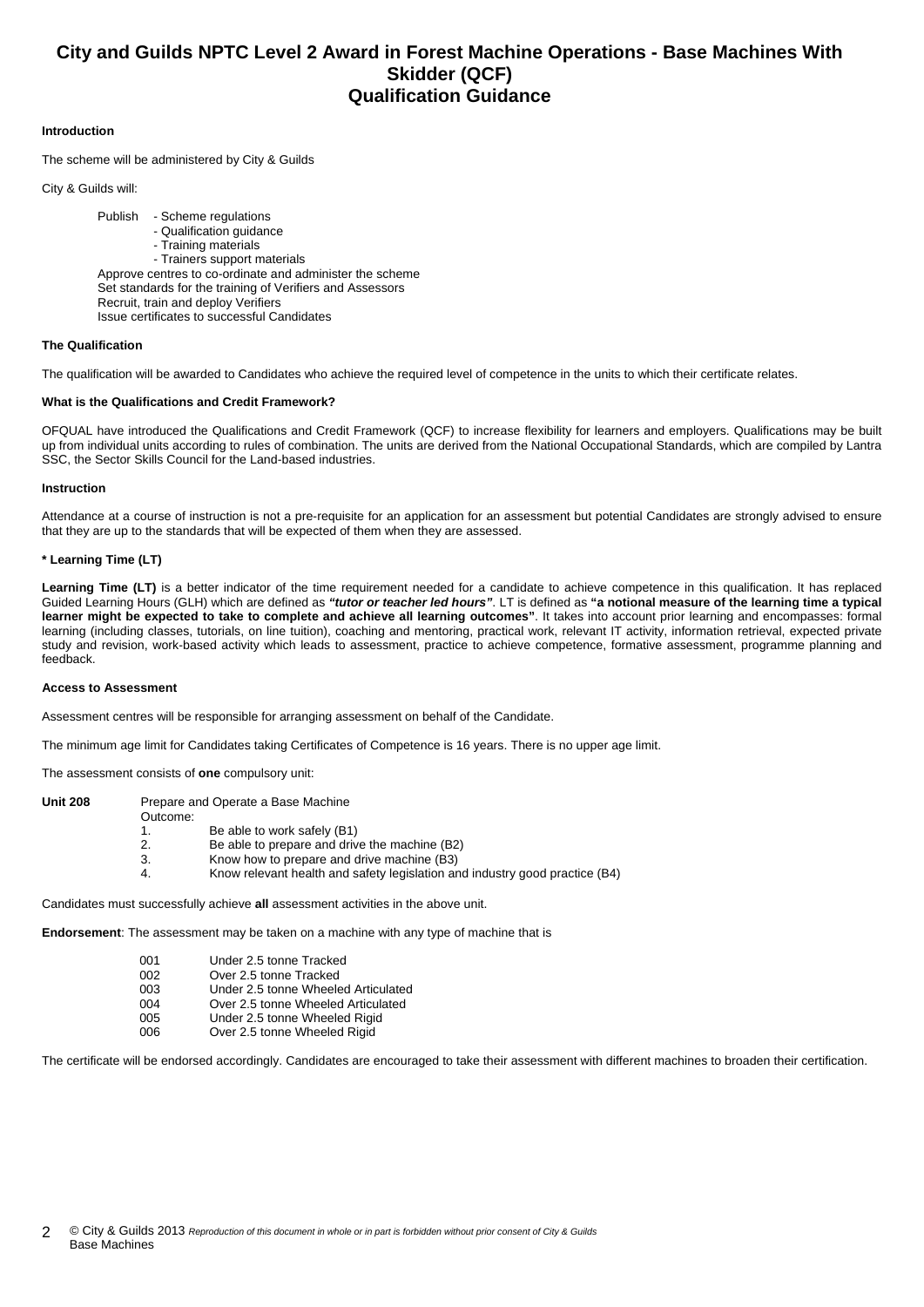**Unit 213** Prepare and Operate a Skidder

- Outcomes<br>1.
- 1. Be able to work safely (S1)<br>2. Be able to operate the skid
- 2. Be able to operate the skidder (S2)<br>3. Know relevant health and safety led 3. Know relevant health and safety legislation and environmental good practice (S3)<br>4. Know how to operate the skidder (S4)
	- 4. Know how to operate the skidder (S4)

Candidates must successfully achieve **all** assessment activities in the above unit.

**Endorsement**: The assessment may be taken on a machine with any type of:

007 Line skidder<br>008 Grapple Grapple

The certificate will be endorsed accordingly.

**Only two endorsements can be taken in any one registration.** 

#### **Quality Assurance**

Verification is a process of monitoring assessment; it is an essential check to confirm that the assessment procedures are being carried out in the way City & Guilds has laid down. The overall aim of verification is to establish a system of quality assurance that is acceptable in terms of both credibility and cost effectiveness.

Approved Assessors will be subject to a regular visit by the verifier at a time when assessments are being undertaken.

A selection of assessment reports completed by the Assessor will be evaluated by a City & Guilds approved verifier.

Compliance with the verification requirements is a pre-requisite for Assessors remaining on the list of approved Assessors.

After assessment has been completed the Qualification Guidance is to be forwarded to the centre and retained by the centre until after the annual centre visit has taken place by a Quality Systems Consultant (QSC).

As part of the quality assurance process, a minimum of **two** observations are required to be undertaken for each qualification that is assessed by a Trainer/Assessor. These will be carried out by an internal Verifier appointed by the Centre. One observation will be conducted in the presence of the Quality Systems Consultant. In respect of risk management, there is an expectation that additional observations up to a maximum of **four** will be carried out for the inexperienced or newly qualified Trainer/Assessor or Assessors.

#### **Performance Evaluation**

The result of each assessment activity is evaluated against the following criteria:

- **M** = Met Meets or exceeds the assessment criteria by displaying a level of practical performance and/or underpinning knowledge. If the Criterion has been MET, a tick  $\boxtimes$  is to be put in the box provided in the bottom right-hand column of each section.
- **NM** = Not Met Does not satisfy the requirements of the assessment criteria, being unable to perform the practical task satisfactorily or safely or being deficient in underpinning knowledge. If the Criterion is NOT MET, a cross  $\boxtimes$  is to be put in the box provided in the bottom right-hand column of each section.

#### **Appeals and Equal opportunities**

Centres must have their own auditable, appeals procedures. If a Candidate is not satisfied with the examination conditions or a Candidate feels the opportunity for examination is being denied, the Centre Manager should, in the first instance, address the problem. If, however the problem cannot be resolved, City & Guilds will arbitrate and an external verifier may be approached to offer independent advice. All appeals must be clearly documented by the Centre Manager and made available to the external verifier or City & Guilds if advice is required.

Should occasions arise when centres are not satisfied with any aspect of the external verification process, they should contact Verification Services at City & Guilds.

Access to the qualification is open to all, irrespective of gender, race, creed, age or special needs. The Centre Manager should ensure that no learner is subjected to unfair discrimination on any grounds in relation to access to assessment and to the fairness of the assessment. QCA requires City & Guilds to monitor centres to check whether equal opportunities policies are being adhered to.

#### **Validation of Equipment**

A Manufacturer's instruction book or operator's manual should be available for the Candidate to use during the assessment if required.

Vehicles must comply with department of Transport and road Traffic acts where relevant.

Any appropriate item of machinery complying with current legal requirements is acceptable for the assessment, provided it is suitably equipped for **all** assessment activities to be carried out.

#### **Additional Information**

May be sought from the relevant manufacturer's operator manuals or any other appropriate training or safety publication.

Questions should be related to the background or employment aspirations of the candidate and, where possible, product labels used should be representative of products typically used in that sector or industry.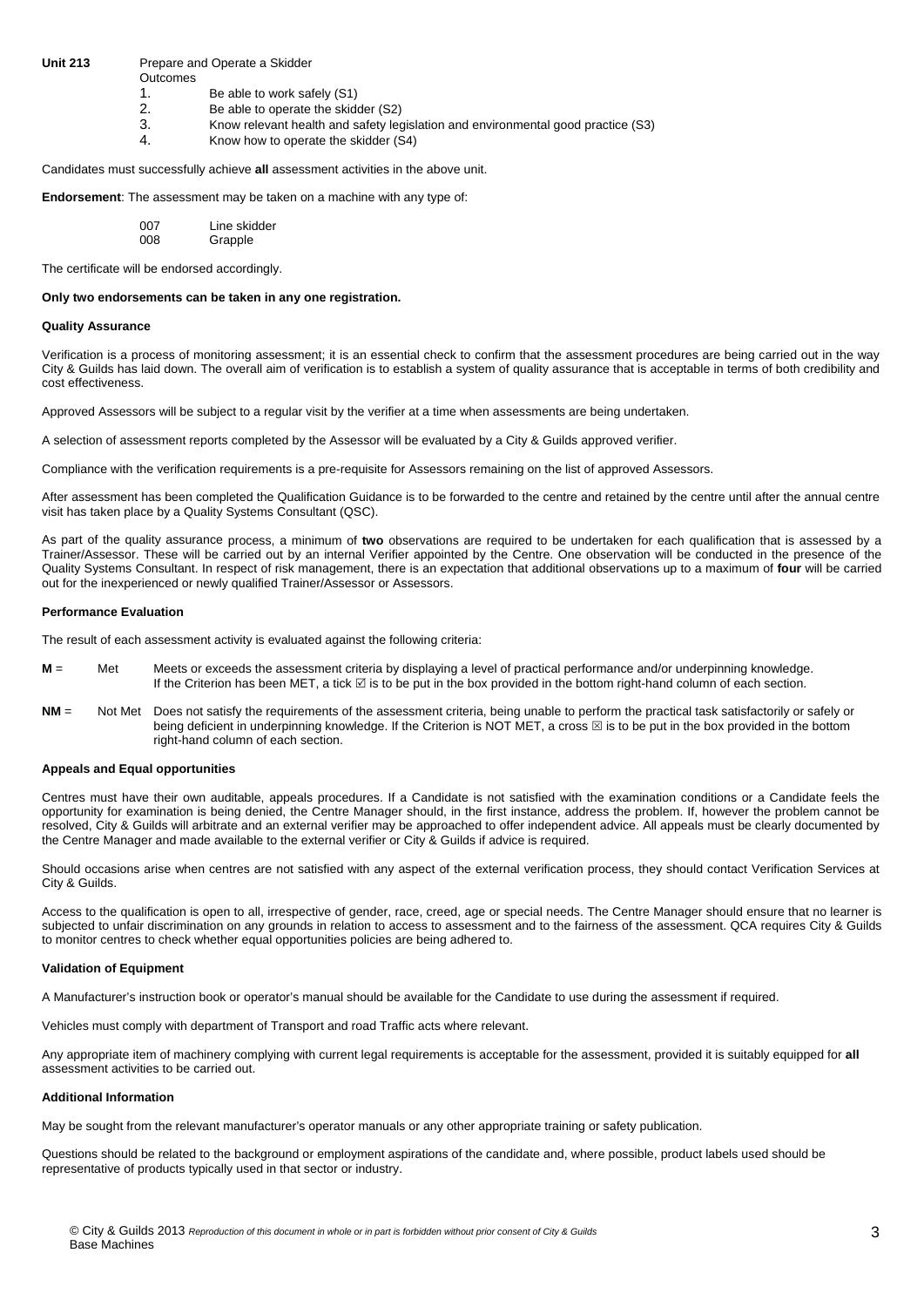Candidates who undertake this assessment and have met the requirements are reminded of their legal obligation to receive/undertake appropriate additional training in the use of any equipment that differs from that used during the assessment, but which they are nevertheless qualified to use.

#### **Assessment Guidance for the Trainer/Assessor**

This qualification can only be assessed by an Assessor who is suitably qualified and meets the requirements of the awarding body. The Assessor must be independent **and cannot have been involved with the training of the Candidate**. Please see City & Guilds Centre Manual for guidance.

The Candidate is to be notified of the place and time of assessment and when formal assessment commences and ceases.

Assessors are reminded that assessment is a formal process and that assessment must be carried out using this Qualification Guidance. All relevant assessment criteria must be assessed against the criterion as specified in the Qualification Guidance. Assessment will be carried out by direct observation and by oral questioning of the Candidate. **Where a specific number of responses are required theses may include other suitable answers not specified if they are deemed to be correct by the Assessor**. The performance of the Candidate is to be recorded on the Qualification Guidance as directed by completing the tick boxes. Space has been provided on the Qualification Guidance for the person assessing to record relevant information which can be utilised to provide feedback to the Candidate. After assessment has been completed the Qualification Guidance document is to be retained by the assessor and provided if required by a Quality Systems consultant (QSC).

#### **Assessment Guidance for Candidate**

A list of registered assessment centres is available from City & Guilds Land Based Services. ([www.nptc.org.uk\)](http://www.nptc.org.uk/)

Assessment is a process by which it is confirmed that the candidate is competent in the unit(s) within the award to which the assessment relates. It is the process of collecting evidence about his/her capabilities and judging whether that evidence is sufficient to attribute competence.

The Candidate must be registered through the City & Guilds approved assessment centre for this qualification prior to the assessment.

The results of the assessment will be recorded on the Record of Assessment form (ROA).

The qualification guidance contains criteria relating to:

- Observation of practical performance
	- Assessment of underpinning knowledge

#### **Safe Practice:**

- 1. Assessors must hold a current 'First Aid at Work' Certificate.
- 2. It is strongly recommended that Candidates hold at least a recent, recognised 'Emergency First Aid' Training Certificate.<br>3. All forest machines used in the assessments must comply with relevant Arboriculture and Forest
- 3. All forest machines used in the assessments must comply with relevant Arboriculture and Forestry Advisory Group (AFAG) Safety Guides
- 4. Candidates should be familiar with the machine that they are going to operate.<br>5. Appropriate Personal Protective Foujoment (PPF) must be worn at all times.
- Appropriate Personal Protective Equipment (PPE) must be worn at all times.
- 6. A First Aid kit meeting current regulations, of the appropriate size for the number of persons on site, must be available.<br>7. The Assessor must ensure a Risk Assessment is carried out, and sufficient control measures im
- 7. The Assessor must ensure a Risk Assessment is carried out, and sufficient control measures implemented.
- 8. Any necessary permissions must have been granted, and notifications made as appropriate: (e.g. Forestry Commission, Forest Enterprise, Private owners etc).
- 9. All equipment being used for this assessment must comply with relevant requirements of the Provision and Use of Work Equipment Regulations (PUWER) 1998 and Lifting Operations and Lifting Equipment Regulations (LOLER) 1998.
- 10. Information may be sought from the relevant operator manuals or any other appropriate training or safety publication.
- 11. Provision must be made to avoid the risk of environmental pollution and adequate control measures must be implemented. (a suitable response kit to be available on the machine)
- 12. It is the responsibility of the Assessor and the Candidate to ensure that any additional requirements and provisions are met as relevant to this qualification.
- 13. Whenever the Candidate leaves the base machine, the parking brake must be applied.
- 14. When the Base Machine is parked and left unattended, or any attachments/detachments of equipment, must carry out the safe stop procedure.
- 15. The Base Machine must be operated in such a way that the Candidate, Assessor, other persons or equipment are not endangered.
- 16. All ancillary equipment, when detached must be left in a safe and stable condition.
- 17. Candidates must comply with current regulations when working at heights regulations 2005 amended
- 18. The assessment is carried out in accordance with the safety guidelines laid down in Arboriculture and Forestry Advisory Group (AFAG) Safety Guides, Health and Safety publications and current machinery directives.
- 19. A breach of Health and Safety that puts any person at risk during the assessment process will result in the assessment being terminated and the Candidate not meeting the required standard
- 20. Initial tonnage is measured on unladen vehicle weight

#### **Validation of Equipment:**

Any Base Machine complying with industry guidance and European directives is acceptable for the test, provided it is suitably equipped for **all** assessment activities to be carried out. Where a ROPs structure is fitted, an operator seat restraint is in place and functional.

> **Published by City & Guilds Building 500 Abbey Park Stareton Warwickshire CV8 2LY**

**T +44 (0)24 7685 7300 F +44 (0)24 7669 6128 [www.nptc.org.uk](http://www.nptc.org.uk/) e-mail: [information@cityandguilds.com](mailto:information@cityandguilds.com)**

**City & Guilds is a registered charity established to promote education and training**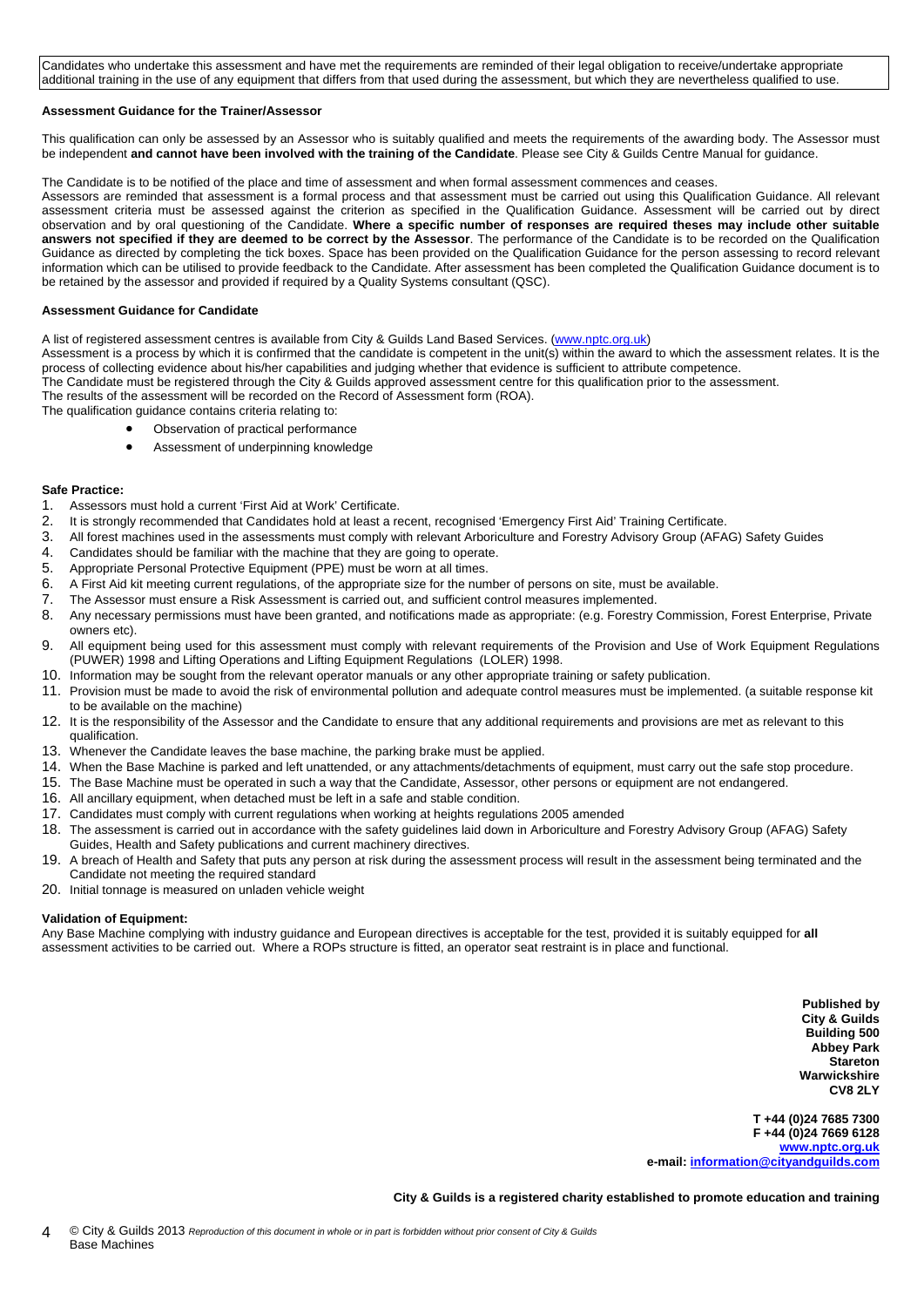| <b>Candidate A</b><br>Name:       |  |                                                                                        |                                                                                                    | Date: |                                                                                                                                                                                                                                                                                                                                                                     | <b>Start Time:</b>                                                                                                                                                                                                               | <b>Duration:</b> |                                                                                                            |                                                                                                                      |                                                                                                                                |                                                                                                                                |  |
|-----------------------------------|--|----------------------------------------------------------------------------------------|----------------------------------------------------------------------------------------------------|-------|---------------------------------------------------------------------------------------------------------------------------------------------------------------------------------------------------------------------------------------------------------------------------------------------------------------------------------------------------------------------|----------------------------------------------------------------------------------------------------------------------------------------------------------------------------------------------------------------------------------|------------------|------------------------------------------------------------------------------------------------------------|----------------------------------------------------------------------------------------------------------------------|--------------------------------------------------------------------------------------------------------------------------------|--------------------------------------------------------------------------------------------------------------------------------|--|
| <b>Candidate B</b>                |  | Name:                                                                                  |                                                                                                    | Date: |                                                                                                                                                                                                                                                                                                                                                                     | <b>Start Time:</b>                                                                                                                                                                                                               | <b>Duration:</b> |                                                                                                            |                                                                                                                      |                                                                                                                                |                                                                                                                                |  |
| <b>Candidate C</b>                |  | Name:                                                                                  |                                                                                                    | Date: |                                                                                                                                                                                                                                                                                                                                                                     | <b>Start Time:</b>                                                                                                                                                                                                               | <b>Duration:</b> |                                                                                                            |                                                                                                                      |                                                                                                                                |                                                                                                                                |  |
| <b>Candidate D</b>                |  | Name:                                                                                  |                                                                                                    |       | <b>Start Time:</b><br>Date:                                                                                                                                                                                                                                                                                                                                         |                                                                                                                                                                                                                                  |                  | <b>Duration:</b>                                                                                           |                                                                                                                      |                                                                                                                                |                                                                                                                                |  |
| <b>CRITERIA</b><br><b>NUMBER</b>  |  | <b>ASSESSMENT</b><br><b>CRITERIA</b>                                                   | <b>ASSESSOR</b><br><b>GUIDANCE</b>                                                                 |       |                                                                                                                                                                                                                                                                                                                                                                     | <b>ASSESSMENT</b><br><b>ACTIVITIES</b>                                                                                                                                                                                           |                  | <b>CANDIDATE</b><br>$\overline{c}$<br>$\, {\bf B}$<br>A                                                    |                                                                                                                      |                                                                                                                                | D                                                                                                                              |  |
| 4.4/3.3<br><b>B4</b><br><b>S3</b> |  | Outline the emergency<br>planning relevant to the<br>working area                      | The Candidate to state<br>five factors in emergency<br>planning                                    |       | include:<br>location name<br>$\bullet$<br>grid reference<br>$\bullet$<br>designated meeting place<br>$\bullet$<br>site location name<br>$\bullet$<br>nearest access point<br>$\bullet$<br>street name/district<br>$\bullet$<br>type of access<br>$\bullet$<br>$\bullet$<br>$\bullet$<br>$\bullet$<br>$\bullet$<br>$\bullet$<br>your own contact number<br>$\bullet$ | Emergency planning procedures for a site could<br>suitable helicopter landing area<br>phone number of nearest doctor<br>location and phone number of nearest<br>accident and emergency hospital<br>works manager contact details |                  | □<br>$\Box$<br>$\Box$<br>□<br>$\Box$<br>□<br>□<br>$\Box$<br>$\Box$<br>$\Box$<br>$\Box$<br>$\Box$<br>$\Box$ | $\Box$<br>$\Box$<br>$\Box$<br>□<br>$\Box$<br>$\Box$<br>$\Box$<br>$\Box$<br>$\Box$<br>$\Box$<br>$\Box$<br>□<br>$\Box$ | $\Box$<br>$\Box$<br>$\Box$<br>$\Box$<br>$\Box$<br>$\Box$<br>$\Box$<br>$\Box$<br>$\Box$<br>$\Box$<br>$\Box$<br>$\Box$<br>$\Box$ | $\Box$<br>$\Box$<br>$\Box$<br>$\Box$<br>$\Box$<br>$\Box$<br>$\Box$<br>$\Box$<br>$\Box$<br>$\Box$<br>$\Box$<br>$\Box$<br>$\Box$ |  |
|                                   |  | Identify the hazards                                                                   |                                                                                                    |       |                                                                                                                                                                                                                                                                                                                                                                     | Met $\checkmark$ Not Met X<br>Identify hazards (anything with the potential to                                                                                                                                                   |                  |                                                                                                            |                                                                                                                      |                                                                                                                                |                                                                                                                                |  |
| 1.1<br><b>B &amp; S1</b>          |  | and risks associated<br>with the working area,<br>the proposed work and<br>the machine | The Candidate to state<br>four hazards and three<br>risks with the working<br>area/work to be done |       | relevant to:<br>The work area/work to be done<br>Hazards<br>power lines<br>$\bullet$<br>terrain<br>$\bullet$<br>access routes<br>$\bullet$<br>chain shot<br>$\bullet$<br>risk zones<br>$\bullet$<br>struck by timber<br>$\bullet$<br>$\bullet$<br><b>Risks</b>                                                                                                      | cause harm) and risks (who might be harmed),                                                                                                                                                                                     |                  | $\Box$<br>⊔<br>$\Box$<br>⊔<br>□<br>□<br>П                                                                  | □<br>⊔<br>$\Box$<br>$\Box$<br>$\Box$<br>$\Box$<br>$\Box$                                                             | □<br>⊔<br>$\Box$<br>$\Box$<br>$\Box$<br>$\Box$<br>$\Box$                                                                       | □<br>⊔<br>$\Box$<br>$\Box$<br>$\Box$<br>$\Box$<br>$\Box$                                                                       |  |
|                                   |  |                                                                                        | The Candidate to state<br>four hazards and three<br>risks for the machine                          |       | operator<br>$\bullet$<br>others on site<br>$\bullet$<br>public<br>$\bullet$<br>other machine operators<br>$\bullet$<br>$\bullet$<br>The machine<br>Hazards                                                                                                                                                                                                          |                                                                                                                                                                                                                                  |                  | □<br>$\Box$<br>□<br>□<br>$\Box$                                                                            | $\Box$<br>$\Box$<br>$\Box$<br>$\Box$<br>$\Box$                                                                       | $\Box$<br>$\Box$<br>$\Box$<br>$\Box$<br>$\Box$                                                                                 | $\Box$<br>$\Box$<br>$\Box$<br>$\Box$<br>$\Box$                                                                                 |  |
|                                   |  |                                                                                        |                                                                                                    |       | struck by machine<br>$\bullet$<br>access and egress<br>$\bullet$<br>moving parts<br>$\bullet$<br>hot surfaces<br>$\bullet$<br>working at heights<br>$\bullet$<br>high pressure fluids<br>$\bullet$<br>$\bullet$                                                                                                                                                     |                                                                                                                                                                                                                                  |                  | □<br>$\Box$<br>$\Box$<br>□<br>$\Box$<br>П<br>П                                                             | $\Box$<br>$\Box$<br>$\Box$<br>$\Box$<br>$\Box$<br>□<br>□                                                             | $\Box$<br>$\Box$<br>$\Box$<br>$\Box$<br>$\Box$<br>□<br>$\Box$                                                                  | ⊔<br>$\Box$<br>$\Box$<br>$\Box$<br>$\Box$<br>$\Box$<br>$\Box$                                                                  |  |

© City & Guilds 2013 *Reproduction of this document in whole or in part is forbidden without prior consent of City & Guilds*  Base Machines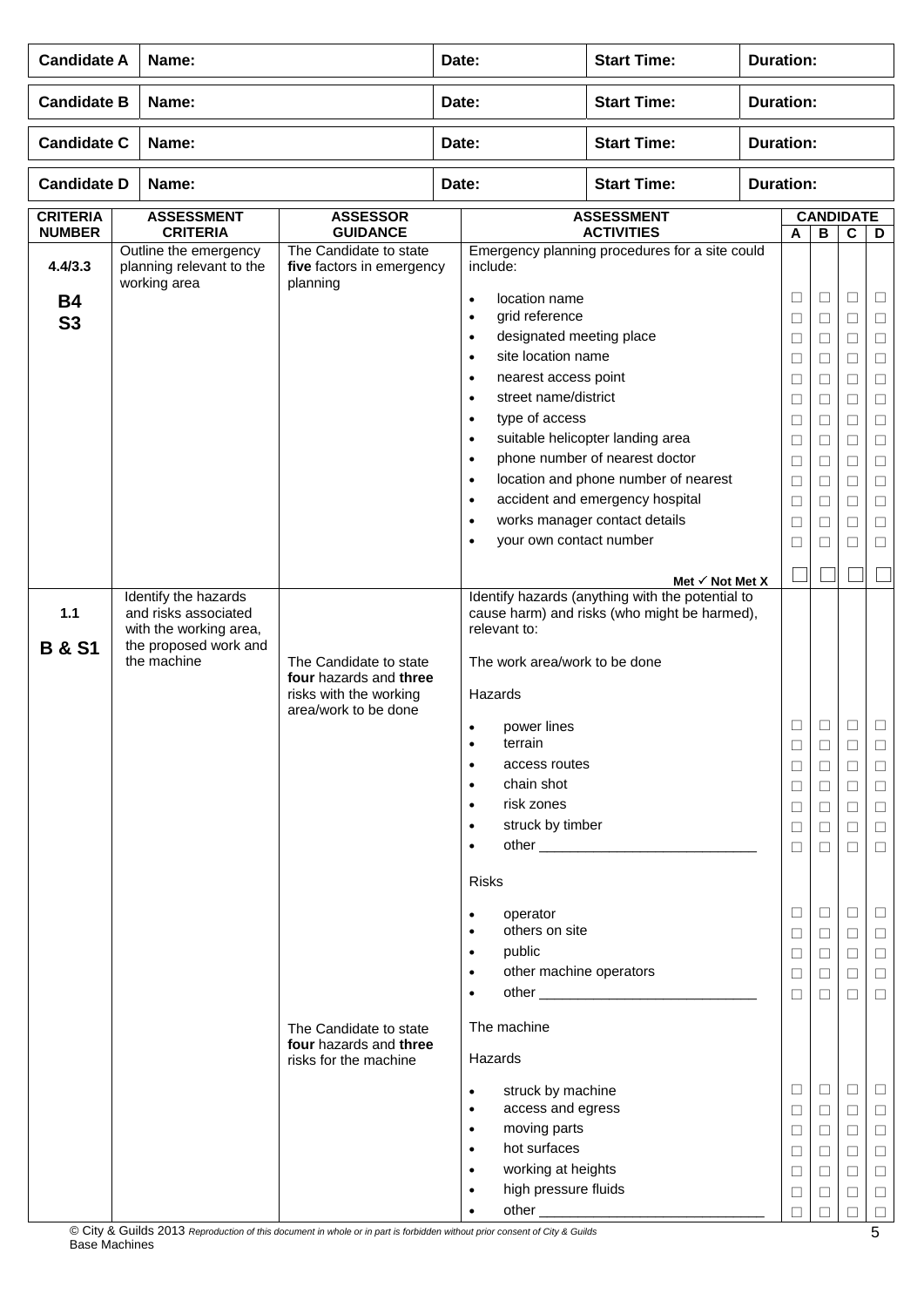| <b>CRITERIA</b>   | <b>ASSESSMENT</b>                                | <b>ASSESSOR</b>                                          | <b>ASSESSMENT</b>                                        |        |        | <b>CANDIDATE</b> |        |
|-------------------|--------------------------------------------------|----------------------------------------------------------|----------------------------------------------------------|--------|--------|------------------|--------|
| <b>NUMBER</b>     | <b>CRITERIA</b>                                  | <b>GUIDANCE</b>                                          | <b>ACTIVITIES</b>                                        | A      | B      | C                | D      |
|                   |                                                  |                                                          | <b>Risks</b>                                             |        |        |                  |        |
| 1.1 cont          |                                                  |                                                          | public<br>$\bullet$                                      | ⊔      | $\Box$ | □                | $\Box$ |
|                   |                                                  |                                                          | operator<br>$\bullet$                                    | $\Box$ | $\Box$ | $\Box$           | $\Box$ |
|                   |                                                  |                                                          | environment<br>$\bullet$                                 | $\Box$ | $\Box$ | $\Box$           | $\Box$ |
|                   |                                                  |                                                          | $\bullet$                                                |        |        |                  |        |
|                   |                                                  |                                                          |                                                          | ⊔      | ⊔      | Ш                | $\Box$ |
|                   |                                                  |                                                          |                                                          |        |        |                  |        |
|                   |                                                  |                                                          | Met√ Not Met X                                           |        |        |                  |        |
|                   | Use appropriate tools,                           | Assessor to observe                                      | All tools, equipment and Personal<br>$\bullet$           |        |        |                  |        |
| $1.2$             | equipment and personal                           | appropriate tools,                                       | Protective Equipment are used in line with               |        |        |                  |        |
|                   | protective equipment                             | equipment and PPE are                                    | industry good practice e.g. AFAG/HSE.                    | □      | $\Box$ | $\Box$           | $\Box$ |
| <b>B &amp; S1</b> | (PPE)                                            | used in accordance to                                    | During all on site operations PPE in<br>$\bullet$        |        |        |                  |        |
|                   |                                                  | industry good practice                                   | accordance with industry good practice                   |        |        |                  |        |
|                   |                                                  | All applicable to the task                               | must be worn.                                            | ⊔      | ⊔      | $\Box$           | $\Box$ |
|                   |                                                  | at hand                                                  | Personal Protective Equipment identified could           |        |        |                  |        |
|                   |                                                  |                                                          | include:                                                 |        |        |                  |        |
|                   |                                                  |                                                          |                                                          |        |        |                  |        |
|                   |                                                  |                                                          | safety helmet (if required)<br>$\bullet$                 | □      | $\Box$ | □                | $\Box$ |
|                   |                                                  |                                                          | hearing protection (where needed)<br>$\bullet$           | $\Box$ | $\Box$ | $\Box$           | $\Box$ |
|                   |                                                  |                                                          | suitable protective gloves<br>$\bullet$                  | $\Box$ | $\Box$ | $\Box$           | $\Box$ |
|                   |                                                  |                                                          | protective boots<br>$\bullet$                            | $\Box$ | $\Box$ | $\Box$           | $\Box$ |
|                   |                                                  |                                                          | non snag outer clothing<br>$\bullet$                     | $\Box$ | □      | □                | $\Box$ |
|                   |                                                  |                                                          | high visibility clothing where risk<br>$\bullet$         |        |        |                  |        |
|                   |                                                  |                                                          | assessment identifies it                                 | $\Box$ | $\Box$ | $\Box$           | $\Box$ |
|                   |                                                  |                                                          | hand cleaning materials<br>$\bullet$                     | $\Box$ | $\Box$ | $\Box$           | $\Box$ |
|                   |                                                  |                                                          | first aid kit<br>$\bullet$                               | $\Box$ | □      | □                | $\Box$ |
|                   |                                                  |                                                          | other ________________                                   | П      | □      | П                | $\Box$ |
|                   |                                                  |                                                          | Met $\checkmark$ Not Met X                               |        |        |                  |        |
|                   |                                                  |                                                          |                                                          |        |        |                  |        |
| 4.1/3.1           | Outline key health and<br>safety legislation and | The Candidate to state<br>two relevant points of         | Outline key points from the legislation listed<br>below: |        |        |                  |        |
|                   | industry good practice                           | each of the following:                                   |                                                          |        |        |                  |        |
| <b>B4</b>         |                                                  |                                                          |                                                          |        |        |                  |        |
| <b>S3</b>         |                                                  | Health and Safety at Work                                | Health and Safety at Work Act (HSWA) (1974) -            |        |        |                  |        |
|                   |                                                  | Act (HSWA) (1974)                                        | general duties for employers and                         |        |        |                  |        |
|                   |                                                  |                                                          | employees                                                | $\Box$ | $\Box$ | □                | $\Box$ |
|                   |                                                  |                                                          | maintain safe places of work<br>$\bullet$                | $\Box$ | $\Box$ | □                | $\Box$ |
|                   |                                                  |                                                          | $\bullet$                                                | $\Box$ | $\Box$ | $\Box$           | $\Box$ |
|                   |                                                  |                                                          |                                                          |        |        |                  |        |
|                   |                                                  | Provision and Use of                                     | Provision and Use of Work Equipment                      |        |        |                  |        |
|                   |                                                  | Work Equipment<br>Regulations 1998                       | Regulations 1998 (PUWER 98) -                            |        |        |                  |        |
|                   |                                                  | (PUWER 98)                                               | record keeping<br>$\bullet$                              | □      | $\Box$ | □                | $\Box$ |
|                   |                                                  |                                                          | operators adequately trained<br>$\bullet$                | $\Box$ | $\Box$ | $\Box$           | $\Box$ |
|                   |                                                  |                                                          | equipment fit for purpose<br>$\bullet$                   | $\Box$ | $\Box$ | $\Box$           | $\Box$ |
|                   |                                                  |                                                          | $\bullet$                                                | $\Box$ | $\Box$ | □                | $\Box$ |
|                   |                                                  |                                                          |                                                          |        |        |                  |        |
|                   |                                                  | Reporting of Injuries,                                   | Reporting of Injuries, Diseases and Dangerous            |        |        |                  |        |
|                   |                                                  | Diseases and Dangerous<br><b>Occurrences Regulations</b> | Occurrences Regulations 1995 (RIDDOR)                    |        |        |                  |        |
|                   |                                                  | 1995 (RIDDOR)                                            | reporting of accidents<br>$\bullet$                      | $\Box$ | $\Box$ | $\Box$           | $\Box$ |
|                   |                                                  |                                                          | reporting of dangerous occurrences<br>$\bullet$          | □      | $\Box$ | $\Box$           | $\Box$ |
|                   |                                                  |                                                          | $\bullet$                                                | $\Box$ | $\Box$ | П                | $\Box$ |
|                   |                                                  |                                                          |                                                          |        |        |                  |        |
|                   |                                                  | Working at Heights                                       | Working at Heights                                       |        |        |                  |        |
|                   |                                                  |                                                          | adequate precautions taken for safe<br>$\bullet$         |        |        |                  |        |
|                   |                                                  |                                                          | working procedures                                       | □      | $\Box$ | $\Box$           | $\Box$ |
|                   |                                                  |                                                          | any height constitutes working at heights<br>$\bullet$   | $\Box$ | $\Box$ | $\Box$           | $\Box$ |
|                   |                                                  |                                                          |                                                          | □      |        |                  |        |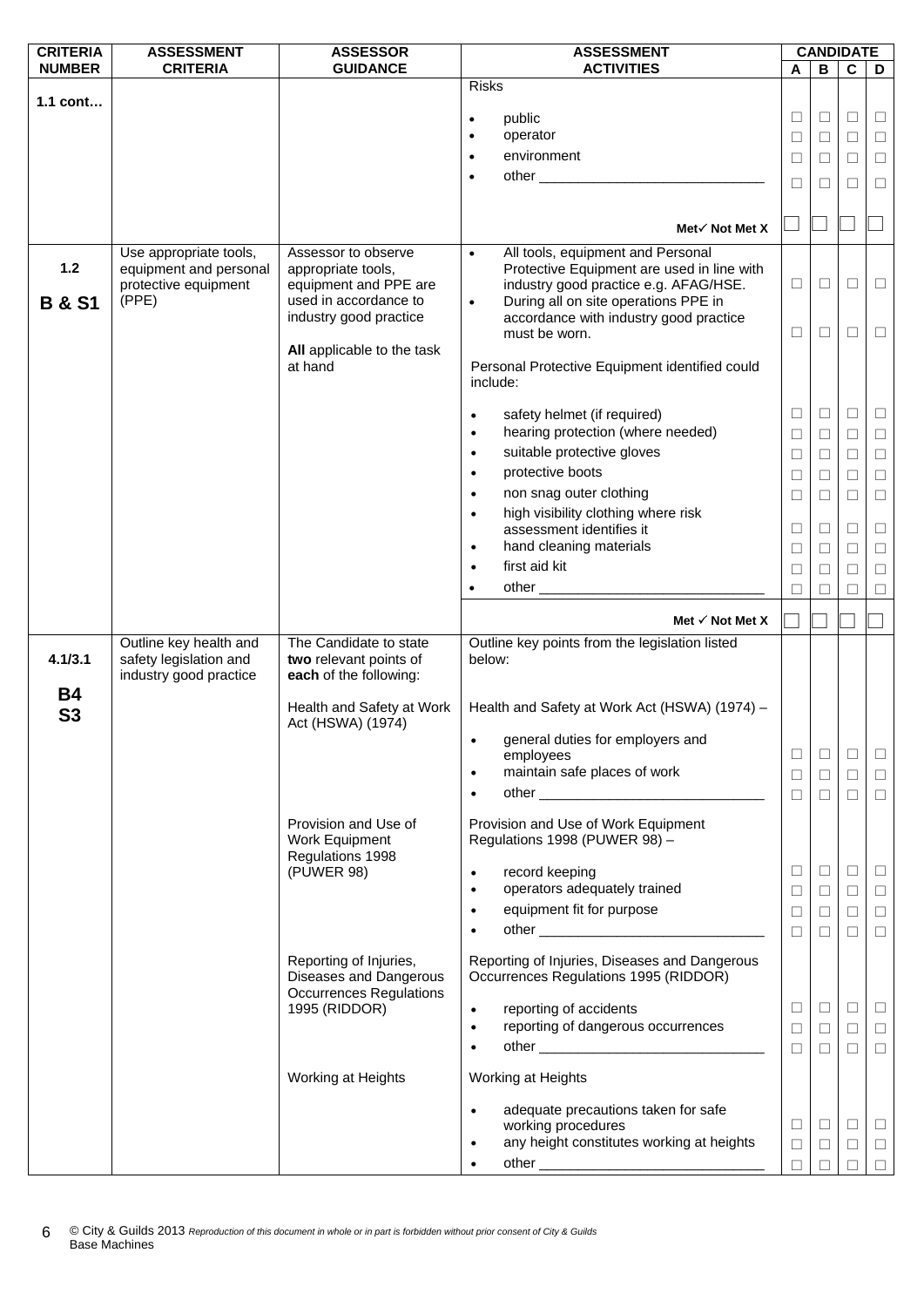| <b>CRITERIA</b> | <b>ASSESSMENT</b>                     | <b>ASSESSOR</b>                                                            | <b>ASSESSMENT</b>                                                                                                                                                                                                                          |        | <b>CANDIDATE</b> |        |        |
|-----------------|---------------------------------------|----------------------------------------------------------------------------|--------------------------------------------------------------------------------------------------------------------------------------------------------------------------------------------------------------------------------------------|--------|------------------|--------|--------|
| <b>NUMBER</b>   | <b>CRITERIA</b>                       | <b>GUIDANCE</b>                                                            | <b>ACTIVITIES</b>                                                                                                                                                                                                                          | A      | В                | C      | D      |
| 4.1/3.1<br>cont |                                       | <b>Control of Substances</b><br>Hazardous to Health<br>(COSHH) Regulations | Control of Substances Hazardous to Health<br>(COSHH) Regulations (2002)                                                                                                                                                                    |        |                  |        |        |
|                 |                                       | (2002)                                                                     | correct PPE to be identified<br>$\bullet$                                                                                                                                                                                                  | ⊔      | $\Box$           | $\Box$ | $\Box$ |
|                 |                                       |                                                                            | correct storage and application<br>$\bullet$                                                                                                                                                                                               | $\Box$ | $\Box$           | $\Box$ | $\Box$ |
|                 |                                       |                                                                            | disposal<br>$\bullet$                                                                                                                                                                                                                      | $\Box$ | □                | $\Box$ | $\Box$ |
|                 |                                       |                                                                            | $\bullet$                                                                                                                                                                                                                                  | $\Box$ | $\Box$           | $\Box$ | $\Box$ |
|                 |                                       |                                                                            |                                                                                                                                                                                                                                            |        |                  |        |        |
|                 |                                       | State two sources of<br>industry good practice                             | <b>Industry Good Practice</b>                                                                                                                                                                                                              |        |                  |        |        |
|                 |                                       | information                                                                | Arboriculture Forestry Advisory Group<br>$\bullet$                                                                                                                                                                                         |        |                  |        |        |
|                 |                                       |                                                                            | (AFAG) information                                                                                                                                                                                                                         | □      | $\Box$           | $\Box$ | $\Box$ |
|                 |                                       |                                                                            | Health and safety in forestry<br>$\bullet$                                                                                                                                                                                                 | $\Box$ | $\Box$           | $\Box$ | $\Box$ |
|                 |                                       |                                                                            | Forest and water guidelines<br>$\bullet$                                                                                                                                                                                                   | $\Box$ | $\Box$           | $\Box$ | $\Box$ |
|                 |                                       |                                                                            | Operators manual<br>$\bullet$                                                                                                                                                                                                              | □      | $\Box$           | П      | $\Box$ |
|                 |                                       |                                                                            |                                                                                                                                                                                                                                            |        |                  |        |        |
|                 |                                       | State two factors of lone<br>working                                       | Lone working                                                                                                                                                                                                                               |        |                  |        |        |
|                 |                                       |                                                                            | effective communication system<br>$\bullet$                                                                                                                                                                                                | □      | $\Box$           | $\Box$ | $\Box$ |
|                 |                                       |                                                                            | fail to safe system                                                                                                                                                                                                                        | □      | $\Box$           | $\Box$ | $\Box$ |
|                 |                                       |                                                                            | reporting in times<br>$\bullet$                                                                                                                                                                                                            | $\Box$ | □                | $\Box$ | $\Box$ |
|                 |                                       | State two procedures to<br>be followed when machine                        | Line contact possible procedures:                                                                                                                                                                                                          |        |                  |        |        |
|                 |                                       | contacts power line                                                        | where possible, drive away to safe area<br>$\bullet$<br>if safe, stay in machine and contact power<br>$\bullet$                                                                                                                            | $\Box$ | $\Box$           | $\Box$ | $\Box$ |
|                 |                                       |                                                                            | company/supervisor                                                                                                                                                                                                                         | $\Box$ | □                | $\Box$ | $\Box$ |
|                 |                                       |                                                                            | jump from machine, bunny hop as far as<br>$\bullet$                                                                                                                                                                                        |        |                  |        |        |
|                 |                                       |                                                                            | possible                                                                                                                                                                                                                                   | $\Box$ | □                | $\Box$ | $\Box$ |
|                 |                                       | State four factors<br>regarding working near                               | Power lines                                                                                                                                                                                                                                |        |                  |        |        |
|                 |                                       | power lines                                                                | designated crossing point (goal posts)<br>$\bullet$                                                                                                                                                                                        | $\Box$ | $\Box$           | $\Box$ | $\Box$ |
|                 |                                       |                                                                            | liaison with power companies<br>$\bullet$                                                                                                                                                                                                  | $\Box$ | $\Box$           | $\Box$ | $\Box$ |
|                 |                                       |                                                                            | site maps<br>$\bullet$                                                                                                                                                                                                                     | $\Box$ | $\Box$           | $\Box$ | $\Box$ |
|                 |                                       |                                                                            | <b>AFAG</b>                                                                                                                                                                                                                                | $\Box$ | $\Box$           | $\Box$ | $\Box$ |
|                 |                                       |                                                                            | electricity at work                                                                                                                                                                                                                        | ⊔      | L                | □      | $\Box$ |
|                 |                                       |                                                                            | other <u>the community of the community of the community of the community of the community of the community of the co</u>                                                                                                                  |        |                  |        |        |
|                 |                                       |                                                                            |                                                                                                                                                                                                                                            |        | Ш                | ⊔      | ⊔      |
|                 |                                       |                                                                            | Met $\checkmark$ Not Met X                                                                                                                                                                                                                 |        |                  |        |        |
|                 | Describe the types of                 | The Candidate to state                                                     | Records:                                                                                                                                                                                                                                   |        |                  |        |        |
| 4.3/3.2         | records that may be                   | two types of record                                                        |                                                                                                                                                                                                                                            |        |                  |        |        |
|                 | required for                          | keeping to meet PUWER                                                      | logbook<br>$\bullet$                                                                                                                                                                                                                       | ⊔      | $\Box$           | $\Box$ | $\Box$ |
| <b>B4</b>       | management and                        |                                                                            | service logbook<br>$\bullet$                                                                                                                                                                                                               | $\Box$ | $\Box$           | $\Box$ | $\Box$ |
| S3              | legislative<br>requirements           |                                                                            | maintenance schedule<br>$\bullet$                                                                                                                                                                                                          | $\Box$ | П                | □      | $\Box$ |
|                 |                                       |                                                                            | other and the contract of the contract of the contract of the contract of the contract of the contract of the contract of the contract of the contract of the contract of the contract of the contract of the contract of the<br>$\bullet$ | $\Box$ | □                | $\Box$ | $\Box$ |
|                 |                                       |                                                                            |                                                                                                                                                                                                                                            |        |                  |        |        |
|                 |                                       |                                                                            | Met $\checkmark$ Not Met X                                                                                                                                                                                                                 |        |                  |        |        |
| 4.2             | State why it is important             | State One                                                                  | Importance of communication could include:                                                                                                                                                                                                 |        |                  |        |        |
|                 | to maintain good<br>communication and |                                                                            | health and safety<br>$\bullet$                                                                                                                                                                                                             |        |                  |        |        |
| <b>B4</b>       | team work within the                  |                                                                            |                                                                                                                                                                                                                                            | □      | $\Box$           | $\Box$ | $\Box$ |
|                 | working environment                   |                                                                            | site planning/co-ordination<br>$\bullet$                                                                                                                                                                                                   | □      | $\Box$           | $\Box$ | $\Box$ |
|                 |                                       |                                                                            | $\bullet$                                                                                                                                                                                                                                  | $\Box$ | $\Box$           | $\Box$ | $\Box$ |
|                 |                                       |                                                                            |                                                                                                                                                                                                                                            |        |                  |        |        |
|                 |                                       |                                                                            | Met $\checkmark$ Not Met X                                                                                                                                                                                                                 |        |                  |        |        |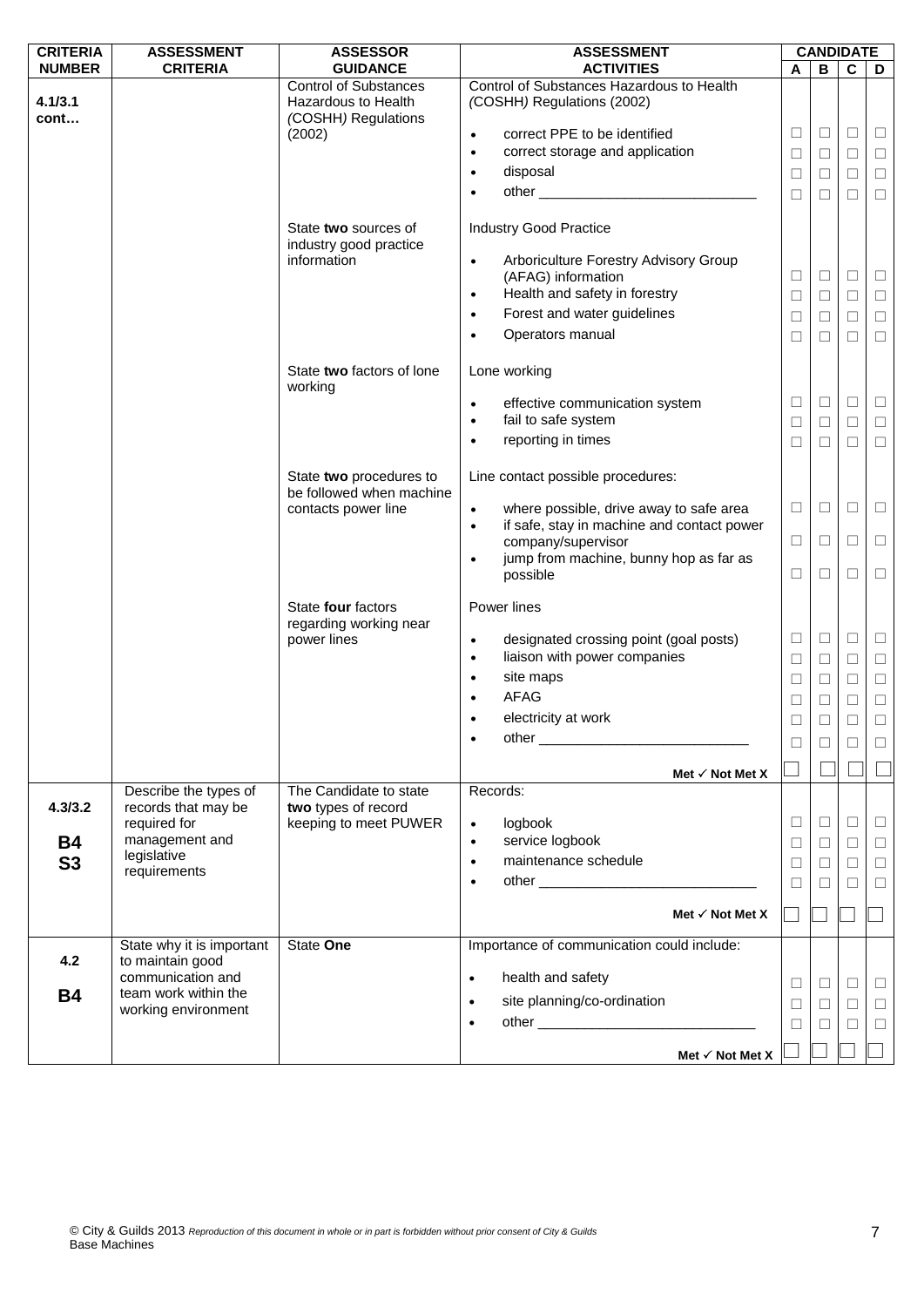| <b>CRITERIA</b> | <b>ASSESSMENT</b>                    | <b>ASSESSOR</b>     | <b>ASSESSMENT</b>                                                            |        |                | <b>CANDIDATE</b> |        |
|-----------------|--------------------------------------|---------------------|------------------------------------------------------------------------------|--------|----------------|------------------|--------|
| <b>NUMBER</b>   | <b>CRITERIA</b>                      | <b>GUIDANCE</b>     | <b>ACTIVITIES</b>                                                            | A      | $\overline{B}$ | $\overline{c}$   | D      |
| 3.1             | State the safety<br>requirements and | <b>All required</b> | Level ground                                                                 |        |                |                  |        |
|                 | routine checks required              |                     | all fluid levels can be accurately checked<br>$\bullet$                      | $\Box$ | $\Box$         | $\Box$           | $\Box$ |
| <b>B3</b>       | for the machine                      |                     | $\bullet$                                                                    | $\Box$ | $\Box$         | $\Box$           | $\Box$ |
|                 |                                      |                     |                                                                              |        |                |                  |        |
|                 |                                      |                     | <b>Machine Services</b>                                                      |        |                |                  |        |
|                 |                                      |                     | security<br>$\bullet$                                                        | $\Box$ | $\Box$         | $\Box$           | $\Box$ |
|                 |                                      |                     | unauthorised third party operation<br>$\bullet$                              | □      | $\Box$         | $\Box$           | $\Box$ |
|                 |                                      |                     | $\bullet$                                                                    | $\Box$ | $\Box$         | $\Box$           | $\Box$ |
|                 |                                      |                     |                                                                              |        |                |                  |        |
|                 |                                      |                     | Cleanliness                                                                  |        |                |                  |        |
|                 |                                      |                     | personal contamination<br>$\bullet$                                          | $\Box$ | $\Box$         | $\Box$           | $\Box$ |
|                 |                                      |                     | system contamination<br>$\bullet$                                            | $\Box$ | $\Box$         | $\Box$           | $\Box$ |
|                 |                                      |                     | $\bullet$                                                                    | $\Box$ | $\Box$         | $\Box$           | $\Box$ |
|                 |                                      |                     | Adjustment                                                                   |        |                |                  |        |
|                 |                                      |                     |                                                                              |        |                |                  |        |
|                 |                                      |                     | ergonomics<br>$\bullet$                                                      | $\Box$ | $\Box$         | $\Box$           | $\Box$ |
|                 |                                      |                     | visibility<br>$\bullet$                                                      | □      | $\Box$         | $\Box$           | $\Box$ |
|                 |                                      |                     | $\bullet$                                                                    | $\Box$ | $\Box$         | $\Box$           | $\Box$ |
|                 |                                      |                     | Restraint systems                                                            |        |                |                  |        |
|                 |                                      |                     |                                                                              | $\Box$ | $\Box$         | $\Box$           | $\Box$ |
|                 |                                      |                     | personal safety<br>$\bullet$<br>HSE requirement<br>$\bullet$                 | $\Box$ | $\Box$         | $\Box$           | $\Box$ |
|                 |                                      |                     | $\bullet$                                                                    | $\Box$ | $\Box$         | $\Box$           | $\Box$ |
|                 |                                      |                     |                                                                              |        |                |                  |        |
|                 |                                      |                     | Operator protection systems                                                  |        |                |                  |        |
|                 |                                      |                     | roll over protective structure (ROPS)<br>$\bullet$                           | $\Box$ | $\Box$         | $\Box$           | $\Box$ |
|                 |                                      |                     | falling object protective structure FOPS)<br>$\bullet$                       | $\Box$ | $\Box$         | $\Box$           | $\Box$ |
|                 |                                      |                     | operator protection structure (OPS)<br>$\bullet$                             | $\Box$ | $\Box$         | $\Box$           | $\Box$ |
|                 |                                      |                     | $\bullet$                                                                    | $\Box$ | $\Box$         | $\Box$           | $\Box$ |
|                 |                                      |                     | Access and Egress                                                            |        |                |                  |        |
|                 |                                      |                     |                                                                              |        |                |                  |        |
|                 |                                      |                     | operator safety<br>$\bullet$                                                 | $\Box$ | $\Box$         | $\Box$           | $\Box$ |
|                 |                                      |                     | <b>PUWER</b><br>$\bullet$                                                    | $\Box$ | $\Box$         | $\Box$           | $\Box$ |
|                 |                                      |                     | $\bullet$                                                                    | $\Box$ | $\Box$         | $\Box$           | $\Box$ |
|                 |                                      |                     | <b>Either</b>                                                                |        |                |                  |        |
|                 |                                      |                     | <b>Wheeled</b>                                                               |        |                |                  |        |
|                 |                                      |                     | Tyre pressure and ballast                                                    |        |                |                  |        |
|                 |                                      |                     |                                                                              |        |                |                  |        |
|                 |                                      |                     | tyre dealers recommendations<br>$\bullet$<br>operators handbook<br>$\bullet$ | $\Box$ | $\Box$         | $\Box$           | $\Box$ |
|                 |                                      |                     | stability<br>$\bullet$                                                       | $\Box$ | $\Box$         | $\Box$           | $\Box$ |
|                 |                                      |                     | traction aids<br>$\bullet$                                                   | $\Box$ | $\Box$         | $\Box$           | $\Box$ |
|                 |                                      |                     | band tracks of chains<br>$\bullet$                                           | $\Box$ | $\Box$         | $\Box$           | $\Box$ |
|                 |                                      |                     | ٠                                                                            | $\Box$ | $\Box$         | $\Box$           | $\Box$ |
|                 |                                      |                     |                                                                              | $\Box$ | $\Box$         | $\Box$           | $\Box$ |
|                 |                                      |                     | Wheel nuts                                                                   |        |                |                  |        |
|                 |                                      |                     | visually<br>$\bullet$                                                        | $\Box$ | $\Box$         | $\Box$           | $\Box$ |
|                 |                                      |                     | torque wrench<br>$\bullet$                                                   | $\Box$ | $\Box$         | $\Box$           | $\Box$ |
|                 |                                      |                     | operators handbook<br>$\bullet$                                              |        |                | $\Box$           | $\Box$ |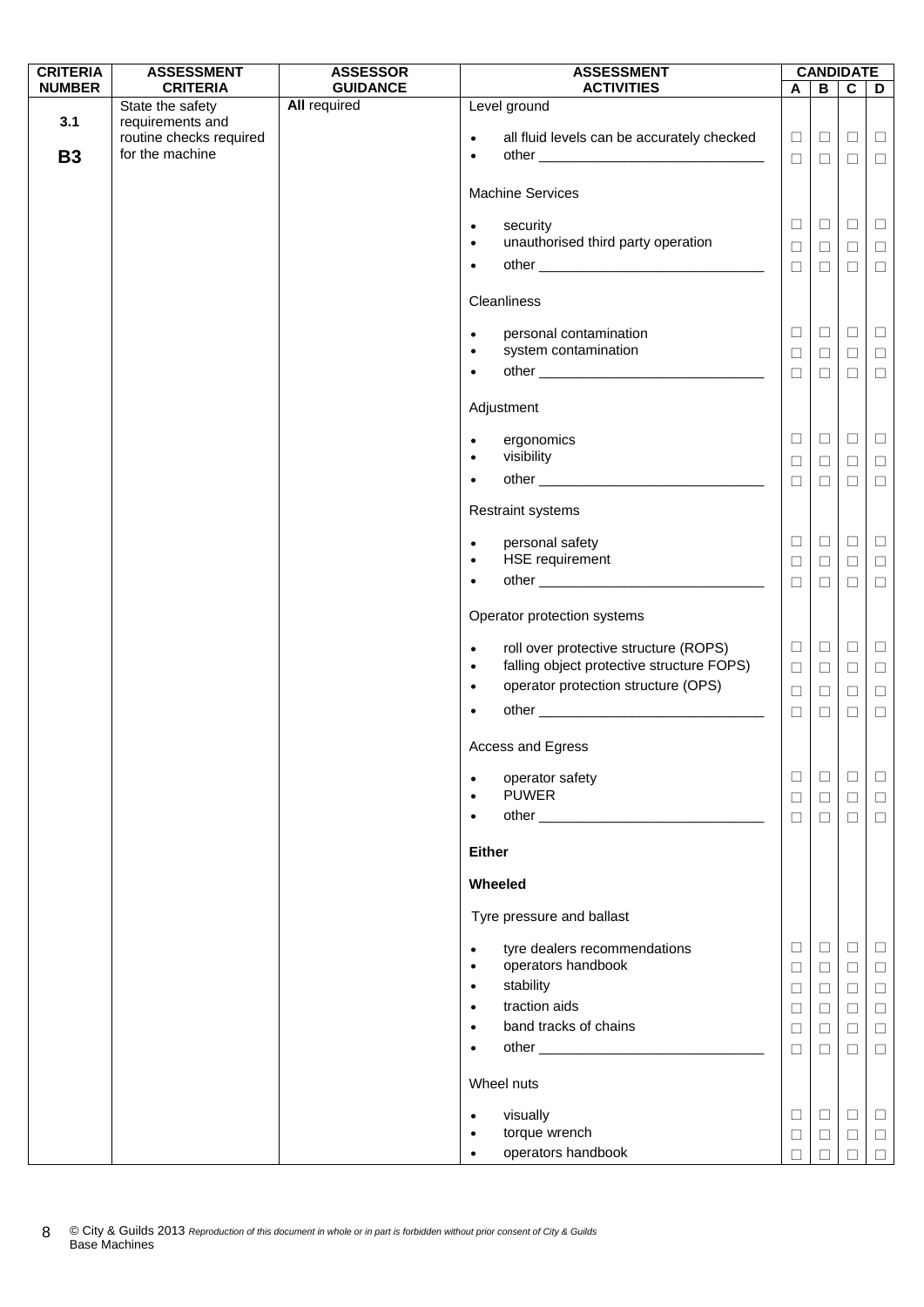| <b>CRITERIA</b> | <b>ASSESSMENT</b>                              | <b>ASSESSOR</b>                                    | <b>ASSESSMENT</b>                                                                            |                  |        | <b>CANDIDATE</b> |                  |
|-----------------|------------------------------------------------|----------------------------------------------------|----------------------------------------------------------------------------------------------|------------------|--------|------------------|------------------|
| <b>NUMBER</b>   | <b>CRITERIA</b>                                | <b>GUIDANCE</b>                                    | <b>ACTIVITIES</b>                                                                            | A                | B      | $\mathbf c$      | D                |
| 3.1 cont        |                                                |                                                    | <b>OR</b>                                                                                    |                  |        |                  |                  |
|                 |                                                |                                                    |                                                                                              |                  |        |                  |                  |
|                 |                                                |                                                    | <b>Tracked</b><br><b>Track Drive Train</b>                                                   |                  |        |                  |                  |
|                 |                                                |                                                    |                                                                                              |                  | $\Box$ |                  |                  |
|                 |                                                |                                                    | track will come off<br>$\bullet$<br>track will break<br>$\bullet$                            | $\Box$<br>$\Box$ | $\Box$ | $\Box$<br>$\Box$ | $\Box$<br>$\Box$ |
|                 |                                                |                                                    | lack of traction<br>$\bullet$                                                                | $\Box$           | $\Box$ | $\Box$           | $\Box$           |
|                 |                                                |                                                    | premature wear<br>$\bullet$                                                                  | □                | $\Box$ | $\Box$           | $\Box$           |
|                 |                                                |                                                    | long term damage<br>$\bullet$                                                                | $\Box$           | $\Box$ | $\Box$           | $\Box$           |
|                 |                                                |                                                    | $\bullet$                                                                                    | $\Box$           | $\Box$ | П                | $\Box$           |
|                 |                                                |                                                    |                                                                                              |                  |        |                  |                  |
|                 |                                                |                                                    | Tension criteria                                                                             |                  |        |                  |                  |
|                 |                                                |                                                    | according to manufacturers<br>$\bullet$                                                      |                  |        |                  |                  |
|                 |                                                |                                                    | recommendations                                                                              | $\Box$           | $\Box$ | $\Box$           | $\Box$           |
|                 |                                                |                                                    | $\bullet$                                                                                    | П                | П      | П                | □                |
|                 |                                                |                                                    | Met $\checkmark$ Not Met X                                                                   |                  |        |                  |                  |
|                 |                                                |                                                    |                                                                                              |                  |        |                  |                  |
| 2.1             | Carry out pre and post-<br>start checks of the | Assessor to observe<br>candidate carrying out the  | Pre and post start checks on base machine<br>according to the operators handbook and to      |                  |        |                  |                  |
|                 | machine consistent with                        | pre and post start checks                          | include:                                                                                     |                  |        |                  |                  |
| <b>B2</b>       | environmental good<br>practice and             | of the machine                                     | machine on level ground<br>$\bullet$                                                         | $\Box$           | $\Box$ | $\Box$           | $\Box$           |
|                 | manufacturers                                  | Candidate to comment on                            | ensure machine services in neutral and<br>$\bullet$                                          |                  |        |                  |                  |
|                 | recommendations                                | machines serviceability                            | lowered where applicable                                                                     | $\Box$           | $\Box$ | $\Box$           | $\Box$           |
|                 |                                                | Assessor is to use their                           | engine stopped and key removed<br>$\bullet$<br>check engine oil, transmission/hydraulic oil, | $\Box$           | $\Box$ | $\Box$           | $\Box$           |
|                 |                                                | own discretion as to                               | $\bullet$<br>coolant and fuel level, engine air filter                                       | $\Box$           | $\Box$ | $\Box$           | $\Box$           |
|                 |                                                | whether a seat belt/lap<br>restraint is to be worn | importance of cleanliness<br>$\bullet$                                                       | $\Box$           | $\Box$ | $\Box$           | $\Box$           |
|                 |                                                | during assessment                                  | seat, steering mechanism and mirror<br>$\bullet$                                             |                  |        |                  |                  |
|                 |                                                |                                                    | adjustment<br>operator seat restraint is functional (where<br>$\bullet$                      | $\Box$           | $\Box$ | $\Box$           | $\Box$           |
|                 |                                                |                                                    | applicable)                                                                                  | $\Box$           | $\Box$ | $\Box$           | $\Box$           |
|                 |                                                |                                                    | check operator protection systems<br>$\bullet$                                               | $\Box$           | $\Box$ | $\Box$           | $\Box$           |
|                 |                                                |                                                    | check relevant access and egress points                                                      | $\Box$           | $\Box$ | $\Box$           | $\Box$           |
|                 |                                                |                                                    | radiators (coolant and hydraulic)<br>$\bullet$<br>fuel filters and/or water trap             | $\Box$           | $\Box$ | $\Box$           | $\Box$           |
|                 |                                                |                                                    | $\bullet$                                                                                    | □                | □      | □                | $\Box$           |
|                 |                                                |                                                    | grease where and when appropriate<br>$\bullet$                                               | $\Box$           | $\Box$ | $\Box$           | $\Box$           |
|                 |                                                | Assessor to observe                                | Chassis/Frame                                                                                |                  |        |                  |                  |
|                 |                                                | candidate adhering to<br>environmental best        | cracks                                                                                       | □                | $\Box$ | $\Box$           | □                |
|                 |                                                | practice and COSHH                                 | $\bullet$<br>pin security<br>$\bullet$                                                       | ⊔                | $\Box$ | □                | □                |
|                 |                                                | regulations                                        | bushes<br>$\bullet$                                                                          | $\Box$           | □      | $\Box$           | $\Box$           |
|                 |                                                |                                                    | cylinders<br>$\bullet$                                                                       | $\Box$           | $\Box$ | $\Box$           | $\Box$           |
|                 |                                                |                                                    | attachment<br>$\bullet$                                                                      | □                | □      | $\Box$           | $\Box$           |
|                 |                                                |                                                    | loose or broken bolts<br>$\bullet$                                                           | $\Box$           | $\Box$ | $\Box$           | $\Box$           |
|                 |                                                |                                                    | cables and connections<br>$\bullet$                                                          | ⊔                | ⊔      | □                | □                |
|                 |                                                |                                                    | guarding<br>$\bullet$                                                                        | □                | □      | □                | $\Box$           |
|                 |                                                |                                                    | Hydraulic hoses                                                                              |                  |        |                  |                  |
|                 |                                                |                                                    | leaks<br>$\bullet$                                                                           | □                | □      | $\Box$           | ⊔                |
|                 |                                                |                                                    | cracks<br>$\bullet$                                                                          | $\Box$           | $\Box$ | $\Box$           | $\Box$           |
|                 |                                                |                                                    | cuts<br>$\bullet$                                                                            | ⊔                | □      | □                | $\Box$           |
|                 |                                                |                                                    | abrasions<br>٠                                                                               | $\Box$           | □      | $\Box$           | $\Box$           |
|                 |                                                |                                                    | security<br>$\bullet$                                                                        | $\Box$           | □      | □                | $\Box$           |
|                 |                                                |                                                    | guarding<br>$\bullet$                                                                        |                  |        | П                | $\Box$           |

© City & Guilds 2013 *Reproduction of this document in whole or in part is forbidden without prior consent of City & Guilds*  Base Machines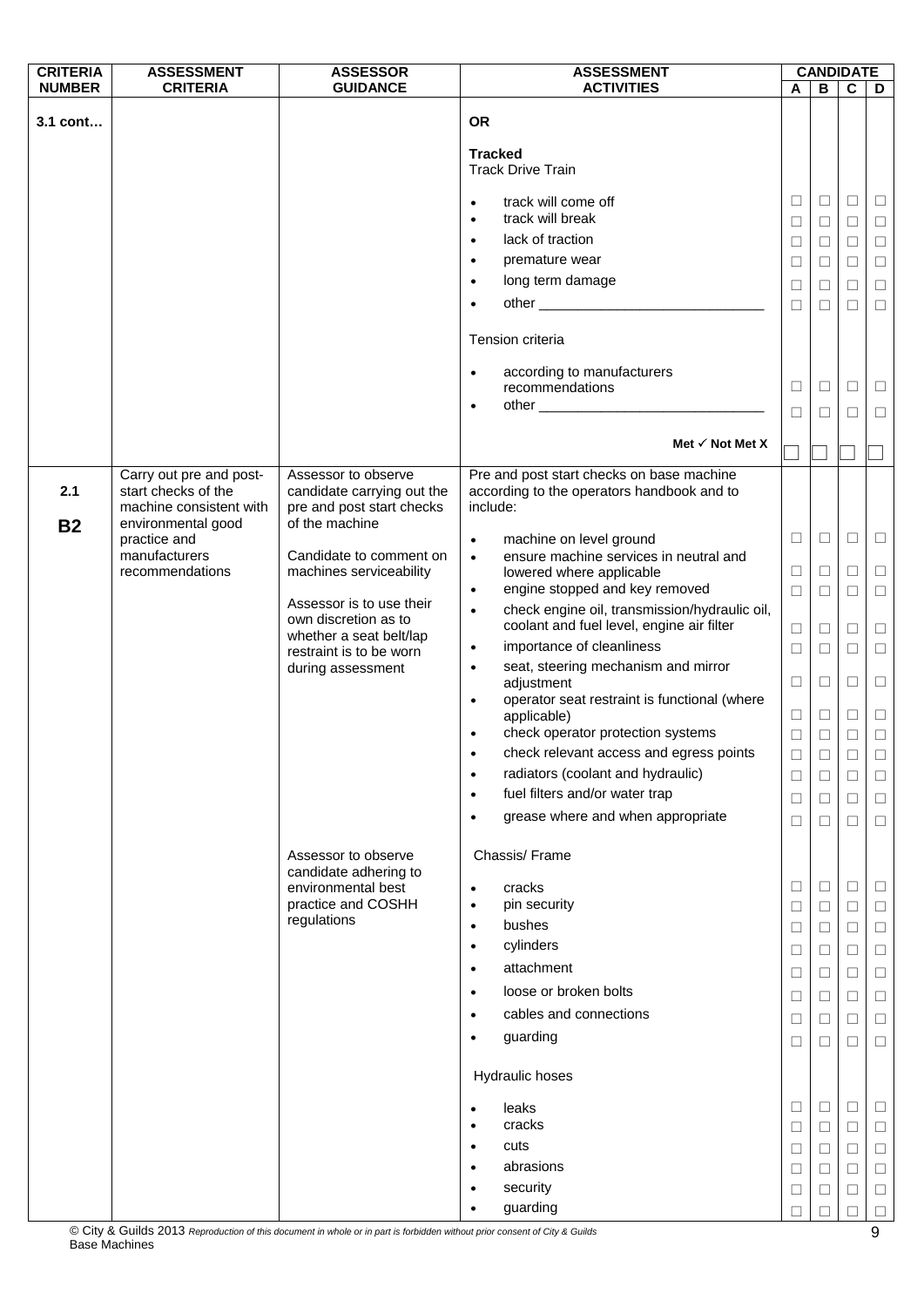| <b>CRITERIA</b>               | <b>ASSESSMENT</b>                                                                                                                                                                                                    | <b>ASSESSOR</b>     | <b>ASSESSMENT</b>                                                                                                                                                                                                                                                                                                                                                                                                                                                                   |                                                                                                                 | <b>CANDIDATE</b>                                                                                      |                                                                                                            |                                                                                                                                |
|-------------------------------|----------------------------------------------------------------------------------------------------------------------------------------------------------------------------------------------------------------------|---------------------|-------------------------------------------------------------------------------------------------------------------------------------------------------------------------------------------------------------------------------------------------------------------------------------------------------------------------------------------------------------------------------------------------------------------------------------------------------------------------------------|-----------------------------------------------------------------------------------------------------------------|-------------------------------------------------------------------------------------------------------|------------------------------------------------------------------------------------------------------------|--------------------------------------------------------------------------------------------------------------------------------|
| <b>NUMBER</b>                 | <b>CRITERIA</b>                                                                                                                                                                                                      | <b>GUIDANCE</b>     | <b>ACTIVITIES</b>                                                                                                                                                                                                                                                                                                                                                                                                                                                                   | A                                                                                                               | B                                                                                                     | $\overline{c}$                                                                                             | D                                                                                                                              |
| 2.1 cont                      |                                                                                                                                                                                                                      |                     | <b>Either</b><br>Wheeled<br>tyre suitably inflated<br>$\bullet$<br>tyre condition<br>$\bullet$<br>check wheel nuts<br>$\bullet$<br><b>OR</b>                                                                                                                                                                                                                                                                                                                                        | $\Box$<br>⊔<br>$\Box$                                                                                           | $\Box$<br>$\Box$<br>□                                                                                 | $\Box$<br>$\Box$<br>□                                                                                      | $\Box$<br>$\Box$<br>$\Box$                                                                                                     |
|                               |                                                                                                                                                                                                                      |                     | <b>Tracked</b><br>track drive train condition and maintenance<br>$\bullet$<br>are checked<br>pins (if applicable)<br>$\bullet$<br>sprocket<br>$\bullet$<br>idler<br>$\bullet$<br>track plates/pads (if applicable)<br>$\bullet$<br>tension criteria<br>$\bullet$<br>Environmental considerations:<br>disposal<br>$\bullet$                                                                                                                                                          | $\Box$<br>$\Box$<br>□<br>$\Box$<br>$\Box$<br>□<br>□                                                             | $\Box$<br>$\Box$<br>$\Box$<br>$\Box$<br>$\Box$<br>$\Box$<br>$\Box$                                    | $\Box$<br>$\Box$<br>$\Box$<br>$\Box$<br>$\Box$<br>$\Box$<br>$\Box$                                         | $\Box$<br>$\Box$<br>$\Box$<br>$\Box$<br>$\Box$<br>$\Box$<br>$\Box$                                                             |
|                               |                                                                                                                                                                                                                      |                     | storage of oils on site<br>$\bullet$                                                                                                                                                                                                                                                                                                                                                                                                                                                | $\Box$                                                                                                          | $\Box$                                                                                                | $\Box$                                                                                                     | $\Box$                                                                                                                         |
|                               |                                                                                                                                                                                                                      |                     | spill kit mats used<br>$\bullet$                                                                                                                                                                                                                                                                                                                                                                                                                                                    | □                                                                                                               | П                                                                                                     | □                                                                                                          | $\Box$                                                                                                                         |
|                               |                                                                                                                                                                                                                      |                     |                                                                                                                                                                                                                                                                                                                                                                                                                                                                                     |                                                                                                                 |                                                                                                       |                                                                                                            |                                                                                                                                |
|                               |                                                                                                                                                                                                                      |                     | Met $\checkmark$ Not Met X                                                                                                                                                                                                                                                                                                                                                                                                                                                          |                                                                                                                 |                                                                                                       |                                                                                                            |                                                                                                                                |
| 4.1<br>S4<br>2.1<br><b>S2</b> | Explain the fitting,<br>condition, operation and<br>control system of the<br>extraction equipment<br>Check fitting, condition,<br>operation and control<br>system of extraction<br>equipment as fitted to<br>vehicle | <b>All required</b> | nuts, bolts all present<br>$\bullet$<br>extraction equipment secured to base<br>$\bullet$<br>cracked frame<br>$\bullet$<br>report defects<br>$\bullet$<br>maintenance records<br>$\bullet$<br>control system<br>$\bullet$<br>warning/safety decals<br>$\bullet$<br>guarding requirements<br>$\bullet$<br>oil levels checked (if applicable)<br>greasing                                                                                                                             | $\Box$<br>$\Box$<br>□<br>□<br>$\Box$<br>$\Box$<br>$\Box$<br>$\Box$<br>$\Box$<br>$\Box$<br>□                     | $\Box$<br>$\Box$<br>$\Box$<br>$\Box$<br>$\Box$<br>$\Box$<br>$\Box$<br>$\Box$<br>$\Box$<br>$\Box$<br>□ | $\Box$<br>$\Box$<br>$\Box$<br>$\Box$<br>$\Box$<br>$\Box$<br>$\Box$<br>$\Box$<br>$\Box$<br>$\Box$<br>□      | $\Box$<br>$\Box$<br>$\Box$<br>$\Box$<br>$\Box$<br>$\Box$<br>$\Box$<br>$\Box$<br>$\Box$<br>□                                    |
|                               |                                                                                                                                                                                                                      |                     | <b>Either</b><br>Line skidder<br>rope test certificate<br>$\bullet$<br>fair lead rollers/pulleys<br>$\bullet$<br>rope compatible with winch<br>$\bullet$<br>rope condition<br>٠<br>rope termination<br>$\bullet$<br>extraction system<br>$\bullet$<br>chokering system is compatible<br>$\bullet$<br>chain adjustment and guarding<br>$\bullet$<br>PTO guards<br>$\bullet$<br>clutch adjustment<br>$\bullet$<br>brake adjustment<br>$\bullet$<br>free spool adjustment<br>$\bullet$ | □<br>$\Box$<br>$\Box$<br>⊔<br>$\Box$<br>$\Box$<br>$\Box$<br>$\Box$<br>$\Box$<br>□<br>$\Box$<br>$\Box$<br>$\Box$ | ⊔<br>$\Box$<br>$\Box$<br>⊔<br>$\Box$<br>⊔<br>$\Box$<br>$\Box$<br>□<br>$\Box$<br>⊔<br>$\Box$<br>П      | □<br>$\Box$<br>$\Box$<br>□<br>$\Box$<br>□<br>$\Box$<br>$\Box$<br>$\Box$<br>$\Box$<br>$\Box$<br>$\Box$<br>□ | $\Box$<br>$\Box$<br>$\Box$<br>$\Box$<br>$\Box$<br>$\Box$<br>$\Box$<br>$\Box$<br>$\Box$<br>$\Box$<br>$\Box$<br>$\Box$<br>$\Box$ |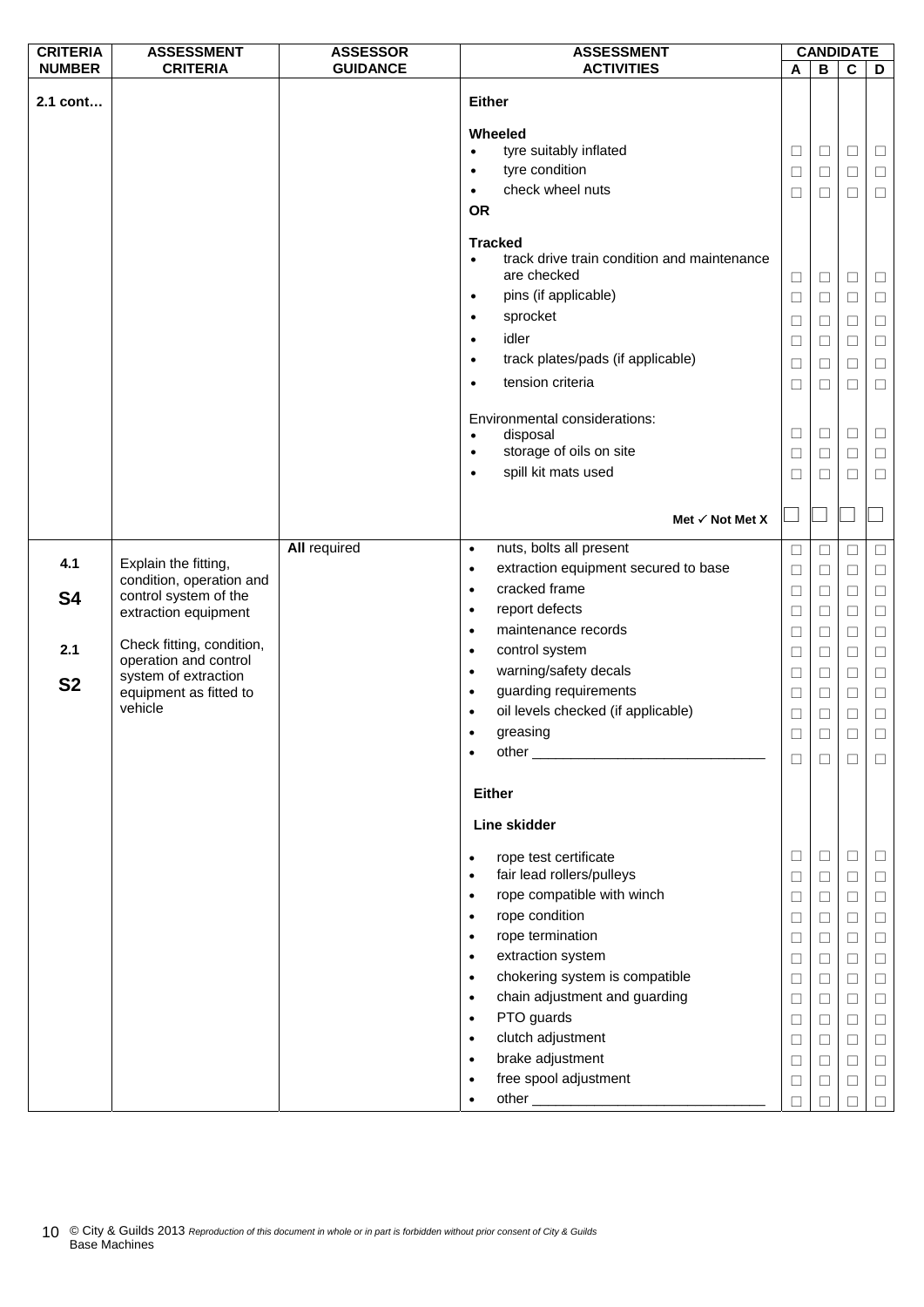| <b>CRITERIA</b> | <b>ASSESSMENT</b>                                  | <b>ASSESSOR</b>                                      | <b>ASSESSMENT</b>                                                                             |        |        | <b>CANDIDATE</b> |        |
|-----------------|----------------------------------------------------|------------------------------------------------------|-----------------------------------------------------------------------------------------------|--------|--------|------------------|--------|
| <b>NUMBER</b>   | <b>CRITERIA</b>                                    | <b>GUIDANCE</b>                                      | <b>ACTIVITIES</b>                                                                             | A      | B      | $\mathbf c$      | D      |
| 4.1/2.1         |                                                    |                                                      | <b>OR</b>                                                                                     |        |        |                  |        |
| cont            |                                                    |                                                      |                                                                                               |        |        |                  |        |
|                 |                                                    |                                                      | Grapple                                                                                       |        |        |                  |        |
|                 |                                                    |                                                      | hydraulic tongs                                                                               | □      | $\Box$ | $\Box$           | $\Box$ |
|                 |                                                    |                                                      | hydraulic pipes<br>$\bullet$                                                                  | □      | $\Box$ | $\Box$           | $\Box$ |
|                 |                                                    |                                                      | grapple operation<br>$\bullet$                                                                | $\Box$ | □      | $\Box$           | $\Box$ |
|                 |                                                    |                                                      | $\bullet$                                                                                     | $\Box$ | П      | □                | $\Box$ |
|                 |                                                    |                                                      |                                                                                               |        |        |                  |        |
|                 |                                                    |                                                      | Met $\checkmark$ Not Met X                                                                    |        |        |                  |        |
| 4.6/3.6         | Describe the correct<br>methods for disposing      | The Candidate to state<br>one method                 | Disposal of waste from workplace activities may<br>include:                                   |        |        |                  |        |
| <b>B4</b>       | of waste                                           |                                                      | waste oils placed in approved containers<br>$\bullet$                                         |        |        |                  |        |
| <b>S3</b>       |                                                    |                                                      | for disposal                                                                                  | $\Box$ | $\Box$ | $\Box$           | $\Box$ |
|                 |                                                    |                                                      | use of designated waste/recycle bins<br>$\bullet$                                             | □      | $\Box$ | □                | □      |
|                 |                                                    |                                                      | $\bullet$                                                                                     | $\Box$ | □      | □                | $\Box$ |
|                 |                                                    |                                                      | Met $\checkmark$ Not Met X                                                                    |        |        |                  |        |
|                 | Describe how                                       | Three causes                                         | Environmental damage may be caused by:                                                        |        |        |                  |        |
| 4.5/3.5         | environmental damage                               |                                                      |                                                                                               |        |        |                  |        |
|                 | can be caused and                                  |                                                      | incorrect storage of fuel and oil<br>$\bullet$                                                | $\Box$ | $\Box$ | $\Box$           | $\Box$ |
| <b>B4</b>       | minimised                                          |                                                      | defective machinery<br>$\bullet$                                                              | $\Box$ | $\Box$ | $\Box$           | $\Box$ |
| <b>S3</b>       |                                                    |                                                      | poor work practice<br>$\bullet$                                                               | $\Box$ | □      | $\Box$           | $\Box$ |
|                 |                                                    |                                                      | oil and fuel spillages<br>$\bullet$                                                           | $\Box$ | □      | □                | $\Box$ |
|                 |                                                    |                                                      | $\bullet$                                                                                     | $\Box$ | $\Box$ | $\Box$           |        |
|                 |                                                    |                                                      |                                                                                               |        |        |                  | $\Box$ |
|                 |                                                    | Three preventions                                    | Environmental damage may be prevented by:                                                     |        |        |                  |        |
|                 |                                                    |                                                      | following principals of industry good<br>$\bullet$                                            |        |        |                  |        |
|                 |                                                    |                                                      | practice                                                                                      | □      | □      | $\Box$           | $\Box$ |
|                 |                                                    |                                                      | good housekeeping<br>$\bullet$                                                                | $\Box$ | $\Box$ | $\Box$           | $\Box$ |
|                 |                                                    |                                                      | appropriately trained operators<br>$\bullet$                                                  | □      | □      | $\Box$           | $\Box$ |
|                 |                                                    |                                                      | spill kits are available<br>$\bullet$                                                         | $\Box$ | □      | □                | $\Box$ |
|                 |                                                    |                                                      | $\bullet$                                                                                     | $\Box$ | $\Box$ | $\Box$           | $\Box$ |
|                 |                                                    |                                                      |                                                                                               |        |        |                  |        |
|                 |                                                    |                                                      | Met $\checkmark$ Not Met X                                                                    | $\Box$ |        |                  |        |
| 3.3             | State the factors that<br>may cause the cooling    | Candidate to state four                              | Factors that may cause the cooling system to<br>over heat may include:                        |        | $\Box$ |                  |        |
| <b>B3</b>       | system to overheat                                 |                                                      | fan belt slack<br>$\bullet$<br>radiator core blocked<br>$\bullet$                             | $\Box$ |        | $\Box$           | $\Box$ |
|                 |                                                    |                                                      | radiator fins blocked                                                                         | $\Box$ | $\Box$ | $\Box$           | $\Box$ |
|                 |                                                    |                                                      | $\bullet$                                                                                     | $\Box$ | $\Box$ | $\Box$           | $\Box$ |
|                 |                                                    |                                                      | faulty thermostat<br>$\bullet$                                                                | □      | $\Box$ | $\Box$           | $\Box$ |
|                 |                                                    |                                                      | cylinder fins spaces blocked (air cooled<br>$\bullet$                                         |        |        |                  |        |
|                 |                                                    |                                                      | only)                                                                                         | □      | $\Box$ | □                | $\Box$ |
|                 |                                                    |                                                      | low fluid levels<br>$\bullet$                                                                 | $\Box$ | □      | $\Box$           | $\Box$ |
|                 |                                                    |                                                      | $\bullet$                                                                                     | □      | □      | □                | □      |
|                 |                                                    |                                                      |                                                                                               |        |        |                  |        |
|                 |                                                    |                                                      |                                                                                               |        |        |                  |        |
|                 |                                                    |                                                      | Met $\checkmark$ Not Met X<br>use of hot water                                                |        |        |                  |        |
| 3.4             | Describe how to check<br>the battery(s) and report | State how to clean battery<br>terminals              | $\bullet$                                                                                     | $\Box$ | $\Box$ | $\Box$           | $\Box$ |
|                 | on the condition                                   |                                                      | $\bullet$                                                                                     | $\Box$ | $\Box$ | □                | $\Box$ |
| <b>B3</b>       |                                                    | State three reasons that<br>could cause a battery to | Battery could explode due to:                                                                 |        |        |                  |        |
|                 |                                                    | explode                                              | excessive charge rate<br>$\bullet$<br>charger not switched off before connection<br>$\bullet$ | $\Box$ | $\Box$ | □                | $\Box$ |
|                 |                                                    |                                                      | or disconnection while on charge                                                              | $\Box$ | $\Box$ | □                | $\Box$ |
|                 |                                                    |                                                      | sparks near gas outlet<br>$\bullet$                                                           | $\Box$ | $\Box$ | $\Box$           | $\Box$ |
|                 |                                                    |                                                      | involuntary earthing of the battery<br>$\bullet$                                              | □      | □      | □                | $\Box$ |
|                 |                                                    |                                                      | incorrect fitting of jump leads from machine<br>$\bullet$                                     |        |        |                  |        |
|                 |                                                    |                                                      | to machine or power pack                                                                      | □      | □      | Ш                | $\Box$ |
|                 |                                                    |                                                      | $\bullet$                                                                                     | $\Box$ | $\Box$ | $\Box$           | $\Box$ |
|                 |                                                    |                                                      |                                                                                               |        |        |                  |        |

© City & Guilds 2013 *Reproduction of this document in whole or in part is forbidden without prior consent of City & Guilds*  Base Machines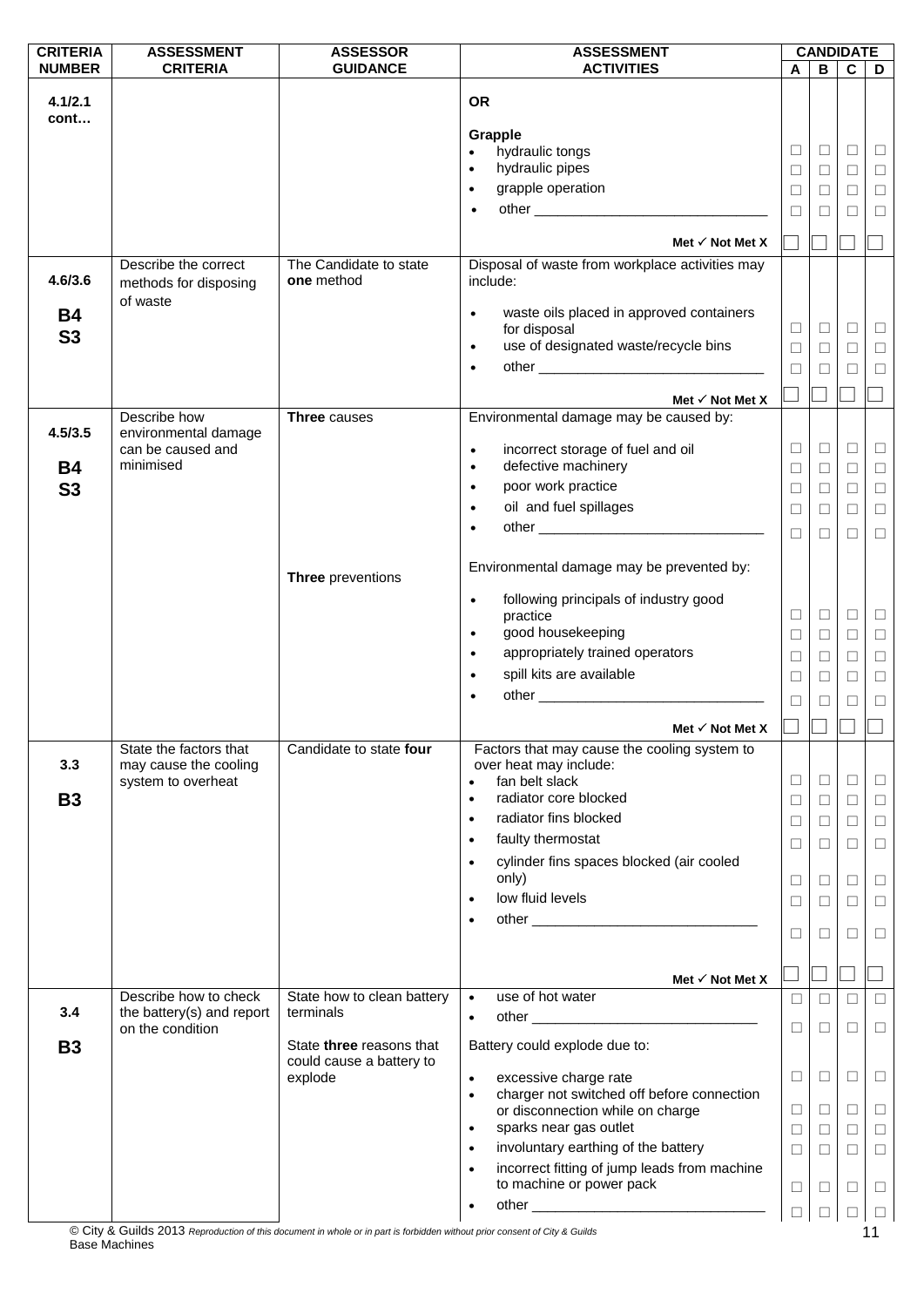| <b>CRITERIA</b> | <b>ASSESSMENT</b>        | <b>ASSESSOR</b>                                 | <b>ASSESSMENT</b>                                                |        | <b>CANDIDATE</b> |                  |        |
|-----------------|--------------------------|-------------------------------------------------|------------------------------------------------------------------|--------|------------------|------------------|--------|
| <b>NUMBER</b>   | <b>CRITERIA</b>          | <b>GUIDANCE</b>                                 | <b>ACTIVITIES</b>                                                | A      | В                | C                | D      |
| 3.4 cont        |                          | State three                                     | battery is secured                                               | $\Box$ | $\Box$           | $\Box$           | ⊔      |
|                 |                          |                                                 | $\bullet$<br>leads connected and checked for damage<br>$\bullet$ | $\Box$ | $\Box$           | $\Box$           | $\Box$ |
|                 |                          |                                                 | terminals cleaned satisfactorily<br>$\bullet$                    | $\Box$ | $\Box$           | $\Box$           | $\Box$ |
|                 |                          |                                                 | anti-corrosion grease put on leads and<br>$\bullet$              |        |                  |                  |        |
|                 |                          |                                                 | terminals when reconnecting                                      | $\Box$ | $\Box$           | $\Box$           | $\Box$ |
|                 |                          |                                                 | bolts are tight but not over-tightened<br>$\bullet$              | $\Box$ | $\Box$           | $\Box$           | $\Box$ |
|                 |                          |                                                 | $\bullet$                                                        | $\Box$ | $\Box$           | $\Box$           | $\Box$ |
|                 |                          |                                                 |                                                                  |        |                  |                  |        |
|                 |                          |                                                 | Met $\checkmark$ Not Met X                                       |        |                  |                  |        |
|                 | Explain the safe         | Candidate to explain the                        | Safe procedure for detection may include:                        |        |                  |                  |        |
| 3.5             | procedure to follow for  | safe procedure for                              |                                                                  |        |                  |                  |        |
|                 | detecting leaks in high  | detection                                       | hands not used for detection of leak<br>$\bullet$                | □      | $\Box$           | $\Box$           | □      |
| <b>B3</b>       | pressure hydraulic       |                                                 | use a piece of card or paper<br>$\bullet$                        | $\Box$ | $\Box$           | $\Box$           | $\Box$ |
|                 | systems                  |                                                 | $\bullet$                                                        | $\Box$ | $\Box$           | $\Box$           | $\Box$ |
|                 |                          |                                                 |                                                                  |        |                  |                  |        |
|                 |                          |                                                 | Met $\checkmark$ Not Met X                                       |        |                  |                  |        |
|                 | Explain the procedure    | Candidate to identify all                       | According to the operators manual and to                         |        |                  |                  |        |
| 3.6             | to follow when replacing | procedure for replacing a                       | include:                                                         |        |                  |                  |        |
|                 | a hydraulic hose         | hydraulic hose                                  | appropriate PPE identified                                       | □      | $\Box$           | $\Box$           | $\Box$ |
| <b>B3</b>       |                          |                                                 | $\bullet$<br>use of spill kit<br>$\bullet$                       | $\Box$ | $\Box$           | $\Box$           | $\Box$ |
|                 |                          |                                                 | hydraulic system lowered and pressure<br>$\bullet$               | $\Box$ | $\Box$           | $\Box$           | $\Box$ |
|                 |                          |                                                 | relieved<br>$\bullet$                                            |        |                  |                  |        |
|                 |                          |                                                 | importance of cleanliness<br>$\bullet$                           | $\Box$ | $\Box$           | $\Box$           | $\Box$ |
|                 |                          |                                                 | vacuum pump (if fitted)<br>$\bullet$                             | $\Box$ | $\Box$           | $\Box$           | $\Box$ |
|                 |                          |                                                 | shut off valve (if fitted)                                       | ⊔      | $\Box$           | $\Box$           | $\Box$ |
|                 |                          |                                                 |                                                                  | $\Box$ | $\Box$           | $\Box$           | □      |
|                 |                          | Correct amount of tools                         | Tools:                                                           |        |                  |                  |        |
|                 |                          | chosen                                          | spanners x 2<br>$\bullet$                                        | $\Box$ | $\Box$           | $\Box$           | $\Box$ |
|                 |                          | Identify the four main                          | Criteria for hose replacement                                    |        |                  |                  |        |
|                 |                          | criteria for a replacement                      | pressure rating<br>$\bullet$                                     | $\Box$ | $\Box$           | $\Box$           | $\Box$ |
|                 |                          | hose                                            | length<br>$\bullet$                                              | $\Box$ | $\Box$           | $\Box$           | $\Box$ |
|                 |                          |                                                 | end fittings                                                     | □      | $\Box$           | $\Box$           | $\Box$ |
|                 |                          |                                                 | bore<br>$\bullet$                                                | $\Box$ |                  | П                | $\Box$ |
|                 |                          |                                                 | referred to operators manual<br>$\bullet$                        | $\Box$ | $\Box$           | $\Box$           | ⊔      |
|                 |                          | What factors need to be                         | new hose fitted ensuring inside of hose and<br>$\bullet$         |        |                  |                  |        |
|                 |                          | taken into account when<br>fitting the new hose | joints are clean                                                 | $\Box$ | $\Box$           | $\Box$           | $\Box$ |
|                 |                          |                                                 | correctly routed not twisted<br>$\bullet$                        | $\Box$ | $\Box$           | $\Box$           | □      |
|                 |                          |                                                 | switch off vacuum pump (if fitted)<br>$\bullet$                  | □      | $\Box$           | $\Box$           | $\Box$ |
|                 |                          |                                                 | open valve (if fitted)<br>$\bullet$                              | $\Box$ | $\Box$           | $\Box$           | $\Box$ |
|                 |                          |                                                 | hydraulic oil topped up and checked as<br>$\bullet$<br>required  |        |                  |                  |        |
|                 |                          |                                                 | start machine                                                    | $\Box$ | $\Box$           | $\Box$           | $\Box$ |
|                 |                          |                                                 | $\bullet$                                                        | $\Box$ | $\Box$           | $\Box$           | $\Box$ |
|                 |                          |                                                 | operate function<br>$\bullet$<br>check for leaks                 | ⊔      | □                | $\Box$           | $\Box$ |
|                 |                          |                                                 | $\bullet$                                                        | ⊔      | □                | $\Box$           | □      |
|                 |                          |                                                 | clean up spill kit<br>$\bullet$                                  | $\Box$ | $\Box$           | $\Box$           | $\Box$ |
|                 |                          |                                                 | re-check oil level<br>$\bullet$                                  | □      | $\Box$           | $\Box$           | $\Box$ |
|                 |                          | Environmental                                   | bagged and labelled                                              |        |                  |                  |        |
|                 |                          | considerations                                  | $\bullet$<br>licensed disposal<br>$\bullet$                      | ⊔      | □                | $\Box$<br>$\Box$ | Ц      |
|                 |                          |                                                 | recycle<br>$\bullet$                                             | $\Box$ | $\Box$           | $\Box$           | $\Box$ |
|                 |                          |                                                 |                                                                  | ⊔      | □                |                  | $\Box$ |
|                 |                          |                                                 |                                                                  | $\Box$ | □                | $\Box$           | □      |
|                 |                          |                                                 |                                                                  |        |                  |                  |        |
|                 |                          |                                                 | Met $\checkmark$ Not Met X                                       |        |                  |                  |        |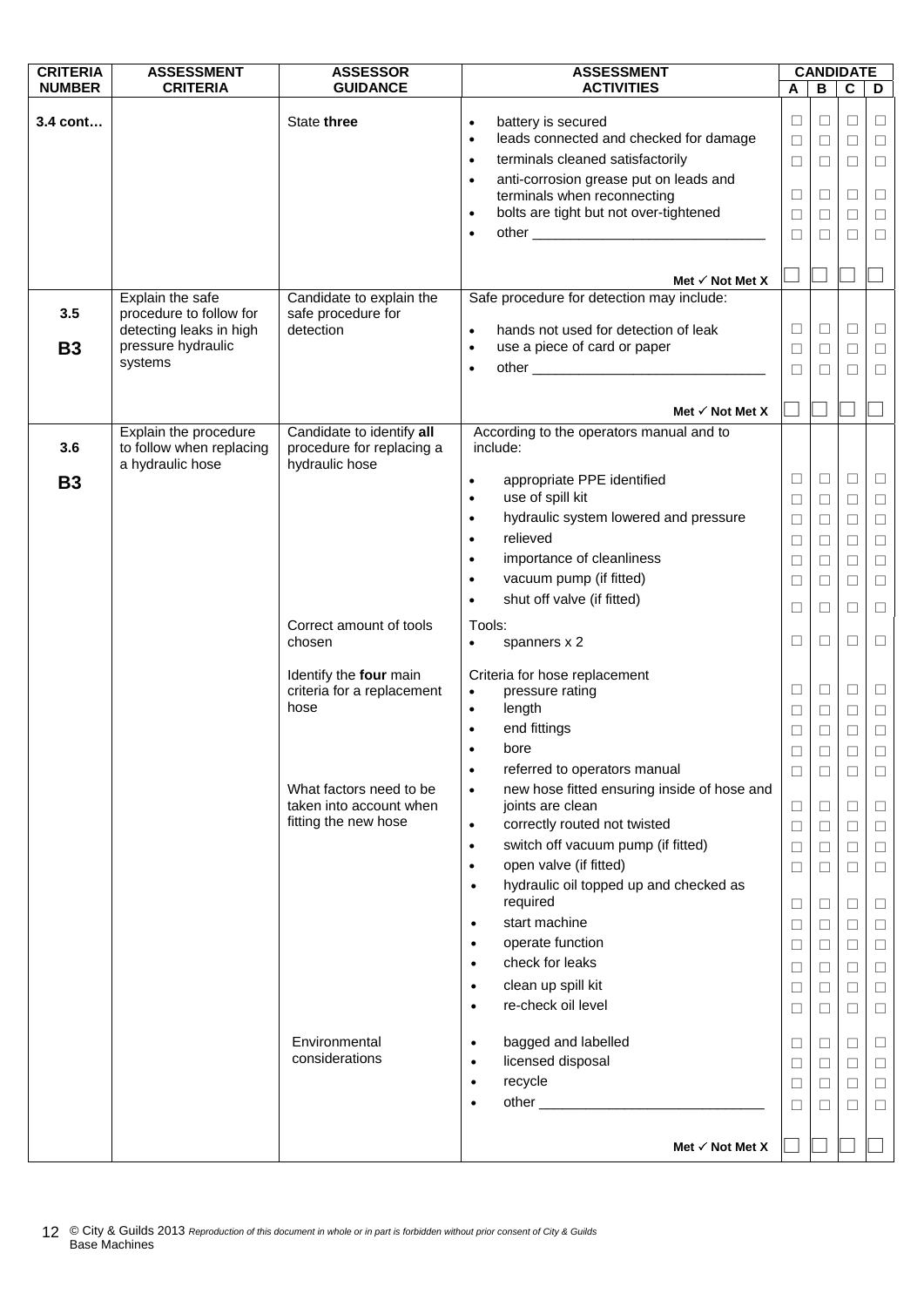| <b>CRITERIA</b>  | <b>ASSESSMENT</b>                                           | <b>ASSESSOR</b>                                         | <b>ASSESSMENT</b>                                                                                                                                                                                                                           |        | <b>CANDIDATE</b> |        |                          |
|------------------|-------------------------------------------------------------|---------------------------------------------------------|---------------------------------------------------------------------------------------------------------------------------------------------------------------------------------------------------------------------------------------------|--------|------------------|--------|--------------------------|
| <b>NUMBER</b>    | <b>CRITERIA</b>                                             | <b>GUIDANCE</b>                                         | <b>ACTIVITIES</b>                                                                                                                                                                                                                           | A      | В                | C      | D                        |
|                  | Explain the function of                                     |                                                         | Refer to operators manual                                                                                                                                                                                                                   |        |                  |        |                          |
| 3.2<br><b>B3</b> | all controls and how to<br>interpret instrument<br>readings | The Candidate to explain<br>the controls inside the cab | The function and setting of the following controls:                                                                                                                                                                                         |        |                  |        |                          |
|                  |                                                             | and what are their<br>functions                         | starting devices, including cold start<br>$\bullet$                                                                                                                                                                                         | □      | □                | $\Box$ | $\Box$                   |
|                  |                                                             |                                                         | engine speed control<br>$\bullet$                                                                                                                                                                                                           | □      | ⊔                | $\Box$ | $\Box$                   |
|                  |                                                             |                                                         | stop control<br>$\bullet$                                                                                                                                                                                                                   | $\Box$ | $\Box$           | □      | $\Box$                   |
|                  |                                                             |                                                         | check function of emergency stop<br>$\bullet$                                                                                                                                                                                               | $\Box$ | $\Box$           | $\Box$ | $\Box$                   |
|                  |                                                             |                                                         | gear selection<br>$\bullet$                                                                                                                                                                                                                 | □      | ⊔                | □      | $\Box$                   |
|                  |                                                             |                                                         | clutch<br>$\bullet$                                                                                                                                                                                                                         | $\Box$ | □                | $\Box$ | $\Box$                   |
|                  |                                                             |                                                         | differential lock (where applicable)<br>$\bullet$                                                                                                                                                                                           | □      | $\mathsf{L}$     | П      | $\Box$                   |
|                  |                                                             |                                                         | PTO lever engagement and speed range<br>$\bullet$                                                                                                                                                                                           |        |                  |        |                          |
|                  |                                                             |                                                         | selector (where applicable)                                                                                                                                                                                                                 | $\Box$ | ⊔                | □      | $\Box$                   |
|                  |                                                             |                                                         | brakes (independent and parking) and<br>$\bullet$<br>remote braking device if fitted                                                                                                                                                        | □      | ⊔                | $\Box$ | $\Box$                   |
|                  |                                                             |                                                         | hydraulic controls<br>$\bullet$                                                                                                                                                                                                             | □      | ⊔                | □      | $\Box$                   |
|                  |                                                             |                                                         | draft control (as applicable)<br>$\bullet$                                                                                                                                                                                                  | □      | $\Box$           | $\Box$ | $\Box$                   |
|                  |                                                             |                                                         | position control (as applicable)<br>$\bullet$                                                                                                                                                                                               | ⊔      | $\mathsf{L}$     | □      | $\Box$                   |
|                  |                                                             |                                                         | other controls provided<br>$\bullet$                                                                                                                                                                                                        | $\Box$ | □                | $\Box$ | $\Box$                   |
|                  |                                                             |                                                         | external services<br>$\bullet$                                                                                                                                                                                                              | □      | П                | П      | $\Box$                   |
|                  |                                                             |                                                         | lights, direction indicators, horn, screen<br>$\bullet$                                                                                                                                                                                     |        |                  |        |                          |
|                  |                                                             |                                                         | wash/wipe, heating and ventilation controls<br>and any safety warning device (where<br>applicable)                                                                                                                                          | ⊔      | ⊔                | □      | □                        |
|                  |                                                             | State the instruments<br>inside the cab, what are       | tractormeter and associated chart (if<br>$\bullet$<br>applicable)                                                                                                                                                                           | □      | □                | $\Box$ | $\Box$                   |
|                  |                                                             | they and how should they                                | oil pressure gauge (or warning light)<br>$\bullet$                                                                                                                                                                                          | □      | ⊔                | $\Box$ | $\Box$                   |
|                  |                                                             | be interpreted                                          | battery condition indicator or warning light<br>$\bullet$                                                                                                                                                                                   | $\Box$ | □                | □      | $\Box$                   |
|                  |                                                             |                                                         | other warning lights (as applicable)<br>$\bullet$                                                                                                                                                                                           | $\Box$ | П                | П      | $\Box$                   |
|                  |                                                             |                                                         | reversing aid (if applicable)<br>$\bullet$                                                                                                                                                                                                  | $\Box$ | □                | $\Box$ | $\Box$                   |
|                  |                                                             | What action should be<br>taken in the event of a        | refer to operators manual<br>$\bullet$                                                                                                                                                                                                      | □      | ⊔                | $\Box$ | □                        |
|                  |                                                             | warning light coming on<br>What action should be        | fire fighting system(s) tested (if fitted)<br>$\bullet$                                                                                                                                                                                     | ⊔      |                  | L      | ⊔                        |
|                  |                                                             | taken to maintain/check                                 | fire extinguishers maintained, checked and<br>$\bullet$                                                                                                                                                                                     |        |                  |        |                          |
|                  |                                                             | the fire fighting system is                             | in date                                                                                                                                                                                                                                     | $\Box$ | $\Box$           | $\Box$ | $\Box$                   |
|                  |                                                             | operational                                             | access and egress points in the event of an<br>$\bullet$                                                                                                                                                                                    |        |                  |        |                          |
|                  |                                                             |                                                         | emergency                                                                                                                                                                                                                                   | $\Box$ | ⊔                | □      | $\Box$                   |
|                  |                                                             |                                                         | Met $\checkmark$ Not Met X                                                                                                                                                                                                                  |        |                  |        |                          |
| 2.2              | Carry out safe access<br>and egress                         | Assessor to visually<br>observe safe access and         | Candidates must demonstrate safe access<br>$\bullet$<br>and egress from machine using the hand                                                                                                                                              |        |                  |        |                          |
|                  |                                                             | egress                                                  | and foot holds provided and facing into the<br>cab (3 points of contact)                                                                                                                                                                    |        |                  |        |                          |
| <b>B2</b>        |                                                             |                                                         | Met $\checkmark$ Not Met X                                                                                                                                                                                                                  |        |                  |        | $\overline{\phantom{a}}$ |
|                  | Explain the procedure                                       | State six procedures to be                              | safety belt fastened (if fitted)<br>$\bullet$                                                                                                                                                                                               | $\Box$ | ⊔                | $\Box$ | $\Box$                   |
| 4.2              | for woodland driving                                        | followed when driving a                                 | stacking blade/butt plate fully raised (if fitted)<br>$\bullet$                                                                                                                                                                             | $\Box$ | □                | □      | $\Box$                   |
|                  |                                                             | line/ grapple skidder                                   | choice of gear/engine speed<br>$\bullet$                                                                                                                                                                                                    | $\Box$ | $\Box$           | $\Box$ | $\Box$                   |
| <b>S4</b>        |                                                             | through woodland                                        | use of differential lock<br>$\bullet$                                                                                                                                                                                                       | $\Box$ | $\Box$           | $\Box$ | $\Box$                   |
|                  |                                                             |                                                         | negotiation of stacks<br>$\bullet$                                                                                                                                                                                                          | □      | ⊔                | $\Box$ | $\Box$                   |
|                  |                                                             | AFAG guides and industry                                | negotiation of uphill slopes<br>$\bullet$                                                                                                                                                                                                   | □      | □                | $\Box$ | $\Box$                   |
|                  |                                                             | best practice are to be                                 | negotiation of downhill slopes<br>$\bullet$                                                                                                                                                                                                 | $\Box$ | $\Box$           | $\Box$ |                          |
|                  |                                                             | referred to for Overhead                                | negotiation of side slopes<br>$\bullet$                                                                                                                                                                                                     |        |                  |        | $\Box$                   |
|                  |                                                             | hazards                                                 | use of independent brakes<br>$\bullet$                                                                                                                                                                                                      | □      | ⊔                | $\Box$ | $\Box$                   |
|                  |                                                             |                                                         | overhead hazards<br>$\bullet$                                                                                                                                                                                                               | □      | $\Box$           | $\Box$ | $\Box$                   |
|                  |                                                             |                                                         |                                                                                                                                                                                                                                             | □      | ⊔                | $\Box$ | $\Box$                   |
|                  |                                                             |                                                         | other experience and the contract of the contract of the contract of the contract of the contract of the contract of the contract of the contract of the contract of the contract of the contract of the contract of the contr<br>$\bullet$ | $\Box$ | □                | □      | $\Box$                   |
|                  |                                                             |                                                         | Met $\checkmark$ Not Met X                                                                                                                                                                                                                  |        |                  |        |                          |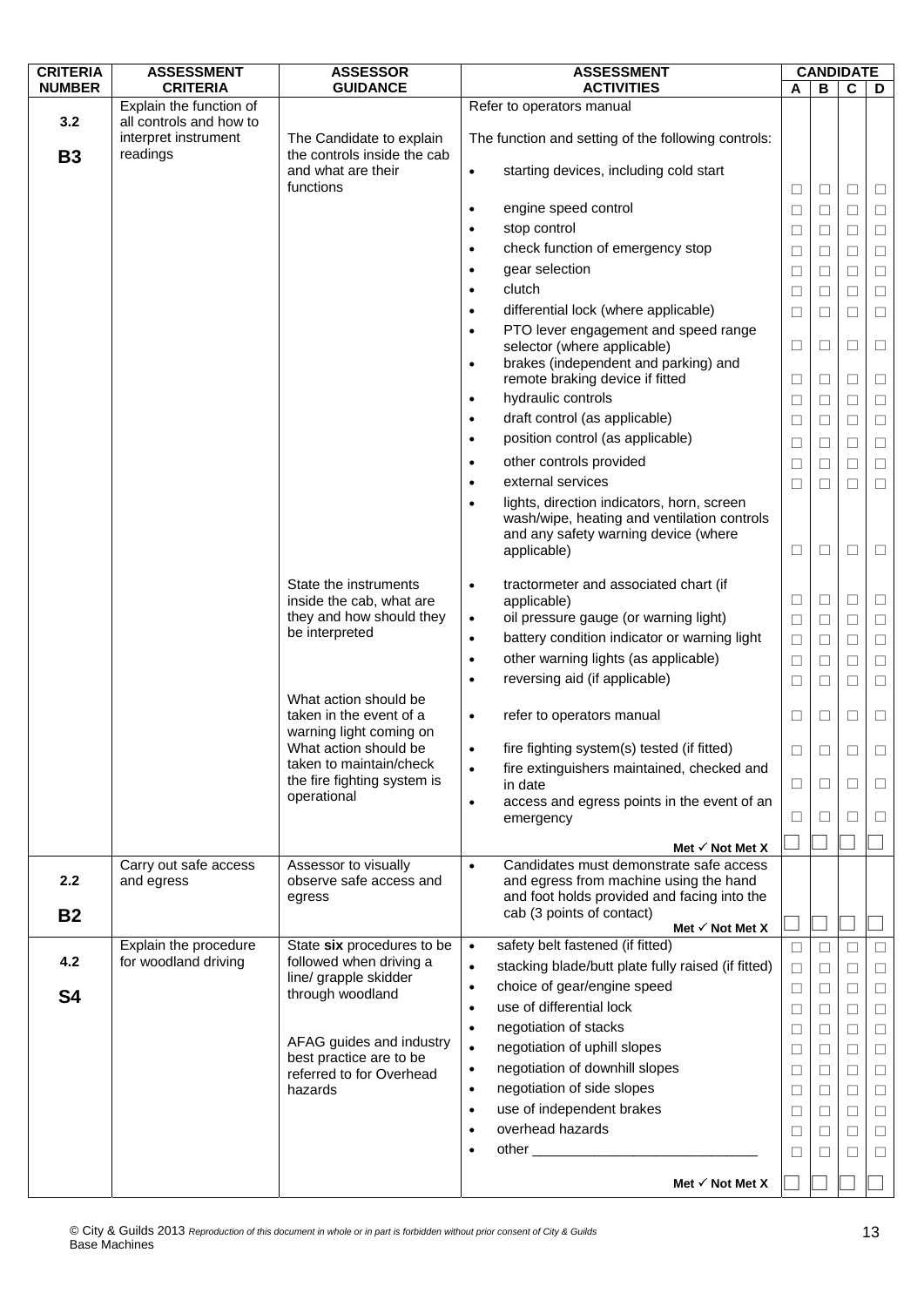| <b>CRITERIA</b> | <b>ASSESSMENT</b>       | <b>ASSESSOR</b>            | <b>ASSESSMENT</b>                                               | <b>CANDIDATE</b>  |        |        |        |
|-----------------|-------------------------|----------------------------|-----------------------------------------------------------------|-------------------|--------|--------|--------|
| <b>NUMBER</b>   | <b>CRITERIA</b>         | <b>GUIDANCE</b>            | <b>ACTIVITIES</b>                                               | A                 | В      | C      | D      |
|                 | Carry out the operation | Use cable drum             |                                                                 |                   |        |        |        |
| 2.3             | in accordance with the  | winch/grapple              | position tractor<br>$\bullet$                                   | □                 | □      | □      | □      |
|                 | job specification       | Sufficient chokering,      | <b>Appropriate attachment</b>                                   |                   |        |        |        |
| <b>S2</b>       |                         | extraction, unchokering    | <b>Either</b>                                                   |                   |        |        |        |
|                 |                         | must be assessed           |                                                                 |                   |        |        |        |
|                 |                         | covering loading to the    | Line                                                            |                   |        |        |        |
|                 |                         | capacity of the machine;   | take out winch cable smoothly<br>$\bullet$                      | ⊔                 | $\Box$ | Ц      | Ц      |
|                 |                         | relating load size to site | correct angle/direction of pull<br>$\bullet$                    | $\Box$            | $\Box$ | $\Box$ | $\Box$ |
|                 |                         | conditions.                | sequence of chokering<br>$\bullet$                              | □                 | $\Box$ | $\Box$ | $\Box$ |
|                 |                         |                            | method of attachment<br>$\bullet$                               | $\Box$            | $\Box$ | $\Box$ | $\Box$ |
|                 |                         |                            | choker attached 220mm -300mm (8"-12")<br>$\bullet$              |                   |        |        |        |
|                 |                         |                            | from butt/tip end when ground skidding                          | $\Box$            | $\Box$ | $\Box$ | $\Box$ |
|                 |                         |                            | if hooked choker is used, the opening should<br>$\bullet$       |                   |        |        |        |
|                 |                         |                            | face away from the direction of pull                            | $\Box$            | $\Box$ | $\Box$ | $\Box$ |
|                 |                         |                            | surplus slack in chokers adjusted using<br>$\bullet$            |                   |        |        |        |
|                 |                         |                            | approved method to maintain ground                              |                   |        |        |        |
|                 |                         |                            | clearance when load is held against tractor                     | $\Box$            | $\Box$ | $\Box$ | $\Box$ |
|                 |                         |                            | butt plate<br>appropriate butt plate pulley selected (if        |                   |        |        |        |
|                 |                         |                            | $\bullet$<br>applicable)                                        | □                 | $\Box$ | $\Box$ | $\Box$ |
|                 |                         |                            | concise instructions to winch operator<br>$\bullet$             | □                 | □      | □      | $\Box$ |
|                 |                         |                            | tension cable<br>$\bullet$                                      |                   |        |        |        |
|                 |                         |                            | winch in load                                                   | $\Box$            | $\Box$ | $\Box$ | $\Box$ |
|                 |                         |                            | $\bullet$                                                       | $\Box$            | $\Box$ | $\Box$ | $\Box$ |
|                 |                         |                            | correct use of remote controls where<br>$\bullet$<br>applicable | ⊔                 | $\Box$ | □      | $\Box$ |
|                 |                         |                            | safety of operator<br>$\bullet$                                 |                   |        |        |        |
|                 |                         |                            | <b>OR</b>                                                       | ⊔                 | □      | ⊔      | □      |
|                 |                         |                            |                                                                 |                   |        |        |        |
|                 |                         |                            | Grapple                                                         |                   |        |        |        |
|                 |                         |                            | assemble load to optimum capacity of                            |                   |        |        |        |
|                 |                         |                            | equipment                                                       | $\Box$            | $\Box$ | $\Box$ | $\Box$ |
|                 |                         |                            | economy of movement<br>$\bullet$                                | $\Box$            | $\Box$ | $\Box$ | $\Box$ |
|                 |                         |                            | ability to extract timber butt or tip first<br>$\bullet$        | □                 | $\Box$ | $\Box$ | $\Box$ |
|                 |                         |                            | position and alignment of grapple<br>$\bullet$                  | □                 | $\Box$ | $\Box$ | $\Box$ |
|                 |                         |                            | correct transport height<br>$\bullet$                           | □                 | $\Box$ | □      | $\Box$ |
|                 |                         | Transport load to          | <b>Transportation</b>                                           |                   |        |        |        |
|                 |                         | conversion/stacking site   |                                                                 |                   |        |        |        |
|                 |                         |                            | load position                                                   | □                 | □      | □      | □      |
|                 |                         |                            | avoidance of obstacles and damage to                            |                   |        |        |        |
|                 |                         |                            | standing crop                                                   | ⊔                 | $\Box$ | ⊔      | □      |
|                 |                         |                            | engine speed<br>$\bullet$                                       | ⊔                 | $\Box$ | ⊔      | □      |
|                 |                         |                            | gear selection<br>$\bullet$                                     | $\Box$            | $\Box$ | $\Box$ | $\Box$ |
|                 |                         |                            | stability of vehicle                                            | □                 | $\Box$ | $\Box$ | $\Box$ |
|                 |                         |                            |                                                                 |                   |        |        |        |
|                 |                         | Detach load                | Load detachment                                                 |                   |        |        |        |
|                 |                         |                            |                                                                 |                   |        |        |        |
|                 |                         |                            | presentation of extracted material for                          |                   |        |        |        |
|                 |                         |                            | subsequent operations                                           | □                 | $\Box$ | $\Box$ | $\Box$ |
|                 |                         |                            | parking brake applied<br>$\bullet$                              | $\Box$            | $\Box$ | $\Box$ | $\Box$ |
|                 |                         |                            | stacking blade lowered (if fitted)                              | □                 | $\Box$ | $\Box$ | □      |
|                 |                         |                            |                                                                 |                   |        |        |        |
|                 |                         |                            | <b>Either</b>                                                   |                   |        |        |        |
|                 |                         |                            | Winch                                                           |                   |        |        |        |
|                 |                         |                            | release tension, avoiding over run, of the                      |                   |        |        |        |
|                 |                         |                            | winch rope                                                      | □                 | □      | □      | □      |
|                 |                         |                            | detach chokering system<br>$\bullet$                            |                   |        |        |        |
|                 |                         |                            |                                                                 |                   |        |        |        |
|                 |                         |                            |                                                                 |                   |        |        |        |
|                 |                         |                            |                                                                 | $\vert \ \ \vert$ |        |        |        |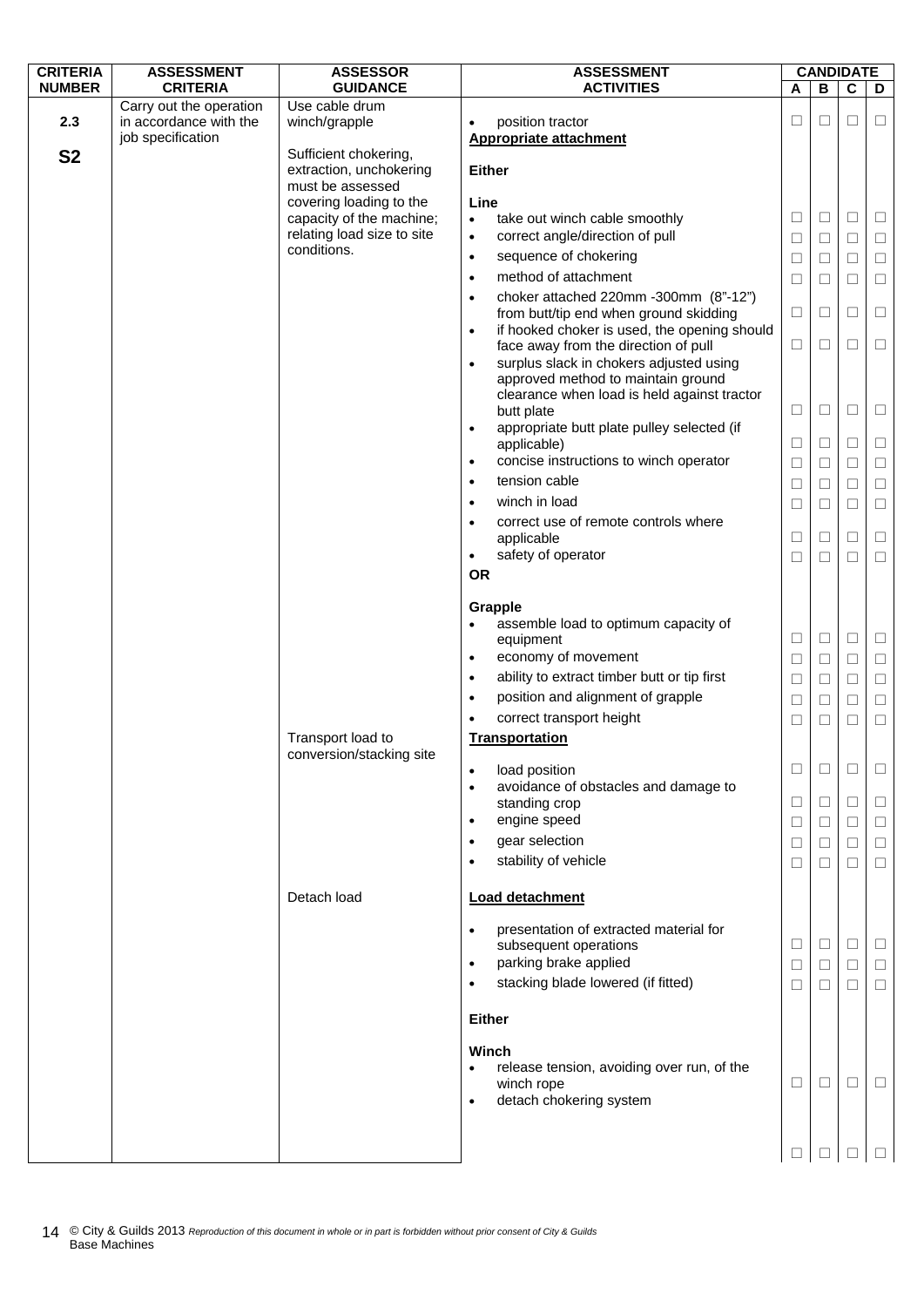| <b>CRITERIA</b> | <b>ASSESSMENT</b>                              | <b>ASSESSOR</b>                               | <b>ASSESSMENT</b>                                                                                                                                                                                                                               | <b>CANDIDATE</b>                                         |                                                          |                                                          |                                                          |
|-----------------|------------------------------------------------|-----------------------------------------------|-------------------------------------------------------------------------------------------------------------------------------------------------------------------------------------------------------------------------------------------------|----------------------------------------------------------|----------------------------------------------------------|----------------------------------------------------------|----------------------------------------------------------|
| <b>NUMBER</b>   | <b>CRITERIA</b>                                | <b>GUIDANCE</b>                               | <b>ACTIVITIES</b>                                                                                                                                                                                                                               | A                                                        | В                                                        | C                                                        | D                                                        |
| 2.3 cont        |                                                | Use winch to retrieve                         | <b>OR</b><br>Grapple<br>• tongs lowered and opened<br><b>Timber retrieval</b><br><b>Either</b>                                                                                                                                                  | $\Box$                                                   | $\Box$                                                   | $\Box$                                                   | $\Box$                                                   |
|                 |                                                | timber from behind an<br>obstacle (Line only) | Line<br>appropriate strop<br>$\bullet$<br>appropriate pulley<br>$\bullet$<br>appropriate anchor point<br>$\bullet$<br>appropriate shackle<br>$\bullet$<br>risk zones identified<br>$\bullet$<br>maximum angle of pull<br>$\bullet$<br><b>OR</b> | $\Box$<br>$\Box$<br>$\Box$<br>$\Box$<br>$\Box$<br>$\Box$ | $\Box$<br>$\Box$<br>$\Box$<br>$\Box$<br>$\Box$<br>$\Box$ | $\Box$<br>$\Box$<br>$\Box$<br>$\Box$<br>$\Box$<br>$\Box$ | $\Box$<br>$\Box$<br>$\Box$<br>$\Box$<br>$\Box$<br>$\Box$ |
|                 |                                                |                                               | Grapple<br>$\bullet$ N/A                                                                                                                                                                                                                        | $\Box$                                                   | $\Box$                                                   | $\Box$                                                   | $\Box$                                                   |
|                 |                                                |                                               | Met $\checkmark$ Not Met X                                                                                                                                                                                                                      |                                                          |                                                          |                                                          |                                                          |
| 4.3             | Explain alternative<br>methods of chokering to |                                               | Alternative methods may include                                                                                                                                                                                                                 |                                                          |                                                          |                                                          |                                                          |
|                 | the one used, where                            |                                               | polypropylene<br>$\bullet$                                                                                                                                                                                                                      | $\Box$                                                   | $\Box$                                                   | $\Box$                                                   | $\Box$                                                   |
| <b>S4</b>       | appropriate                                    |                                               | chains<br>$\bullet$<br>wire rope<br>$\bullet$                                                                                                                                                                                                   | $\Box$<br>$\Box$                                         | $\Box$<br>$\Box$                                         | $\Box$<br>$\Box$                                         | $\Box$<br>$\Box$                                         |
|                 |                                                |                                               | $\bullet$                                                                                                                                                                                                                                       | □                                                        | □                                                        | □                                                        | $\Box$                                                   |
|                 |                                                |                                               |                                                                                                                                                                                                                                                 |                                                          |                                                          |                                                          |                                                          |
|                 | Describe safe driving                          | All relevant to the                           | Met $\checkmark$ Not Met X                                                                                                                                                                                                                      |                                                          |                                                          |                                                          |                                                          |
| 3.7             | techniques that should                         | machine                                       |                                                                                                                                                                                                                                                 |                                                          |                                                          |                                                          |                                                          |
| <b>B3</b>       | be used on site                                |                                               |                                                                                                                                                                                                                                                 |                                                          |                                                          |                                                          |                                                          |
|                 |                                                | The dangers of driving at<br>high speed       | The dangers of driving at high speed                                                                                                                                                                                                            |                                                          |                                                          |                                                          |                                                          |
|                 |                                                |                                               | stability                                                                                                                                                                                                                                       | ⊔                                                        | $\Box$                                                   | □                                                        | $\Box$                                                   |
|                 |                                                |                                               | stopping distance<br>$\bullet$                                                                                                                                                                                                                  | $\Box$                                                   | $\Box$                                                   | $\Box$                                                   | $\Box$                                                   |
|                 |                                                |                                               | $\bullet$                                                                                                                                                                                                                                       | $\Box$                                                   | $\Box$                                                   | $\Box$                                                   | $\Box$                                                   |
|                 |                                                | The benefits of wide                          | The benefits of wide wheel track settings                                                                                                                                                                                                       |                                                          |                                                          |                                                          |                                                          |
|                 |                                                | wheel track settings                          | stability<br>$\bullet$                                                                                                                                                                                                                          | $\Box$                                                   | $\Box$                                                   | $\Box$                                                   | $\Box$                                                   |
|                 |                                                |                                               | $\bullet$                                                                                                                                                                                                                                       | $\Box$                                                   | $\Box$                                                   | $\Box$                                                   | $\Box$                                                   |
|                 |                                                | Up and down hill                              | Up and down hill                                                                                                                                                                                                                                |                                                          |                                                          |                                                          |                                                          |
|                 |                                                |                                               | straight<br>$\bullet$                                                                                                                                                                                                                           | $\Box$                                                   | $\Box$                                                   | $\Box$                                                   | $\Box$                                                   |
|                 |                                                |                                               | load distribution<br>$\bullet$                                                                                                                                                                                                                  | $\Box$                                                   | $\Box$                                                   | $\Box$                                                   | $\Box$                                                   |
|                 |                                                | Across a slope                                | Across a slope                                                                                                                                                                                                                                  |                                                          |                                                          |                                                          |                                                          |
|                 |                                                |                                               | avoid if possible<br>$\bullet$                                                                                                                                                                                                                  | $\Box$                                                   | $\Box$                                                   | $\Box$                                                   | $\Box$                                                   |
|                 |                                                |                                               | direction of turn up hill (rigid), downhill<br>$\bullet$<br>(articulated), tracked machine (specific)                                                                                                                                           | $\Box$                                                   | $\Box$                                                   | $\Box$                                                   | $\Box$                                                   |
|                 |                                                |                                               | weight distribution<br>$\bullet$                                                                                                                                                                                                                | $\Box$                                                   | $\Box$                                                   | $\Box$                                                   | $\Box$                                                   |
|                 |                                                |                                               | route construction<br>$\bullet$                                                                                                                                                                                                                 | $\Box$                                                   | ⊔                                                        | $\Box$                                                   | $\Box$                                                   |
|                 |                                                |                                               | avoid obstacles<br>$\bullet$                                                                                                                                                                                                                    | П                                                        |                                                          | П                                                        | $\Box$                                                   |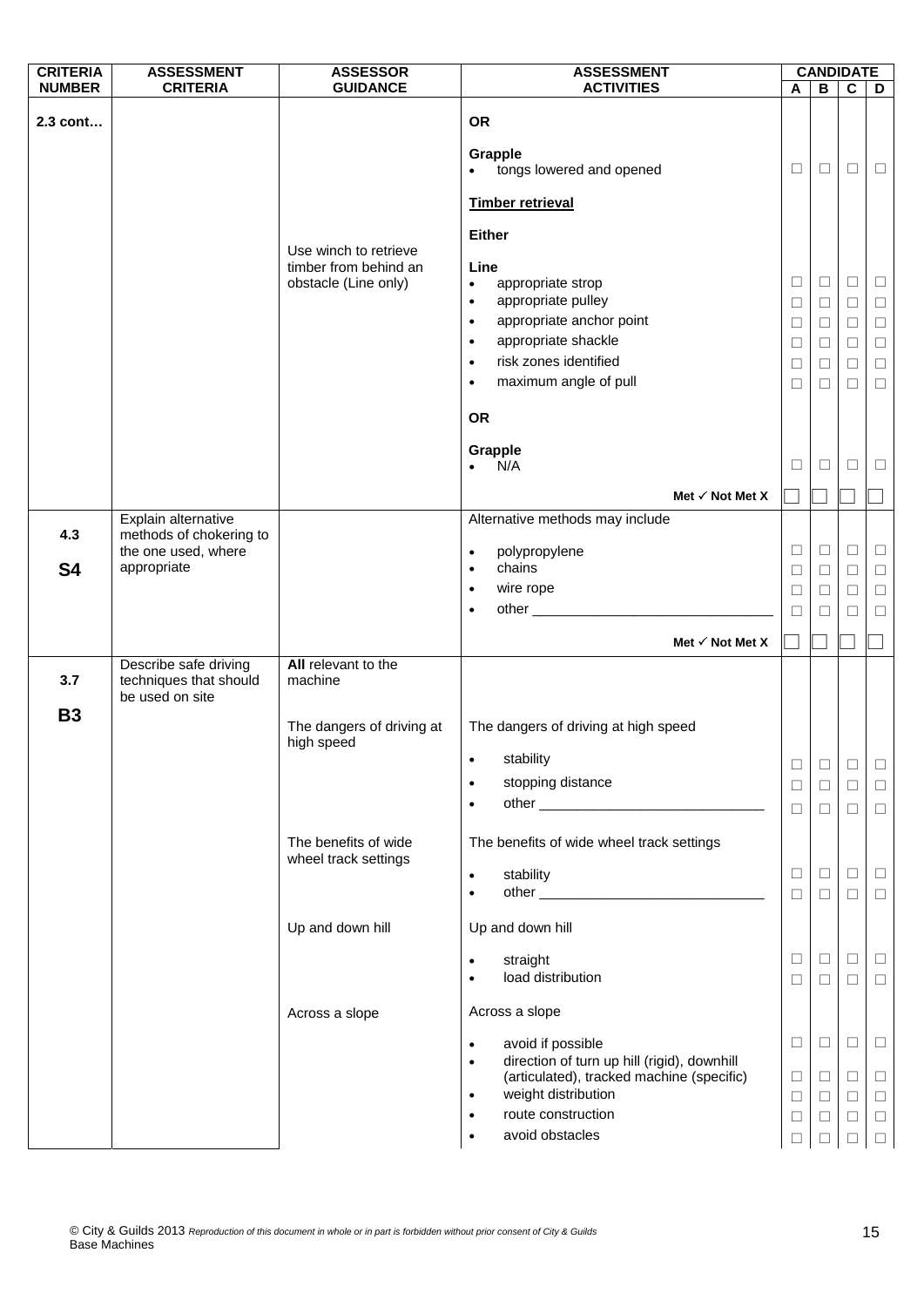| <b>CRITERIA</b> | <b>ASSESSMENT</b>                             | <b>ASSESSOR</b>                                                | <b>ASSESSMENT</b>                                                                        | <b>CANDIDATE</b> |        |             |        |  |
|-----------------|-----------------------------------------------|----------------------------------------------------------------|------------------------------------------------------------------------------------------|------------------|--------|-------------|--------|--|
| <b>NUMBER</b>   | <b>CRITERIA</b>                               | <b>GUIDANCE</b>                                                | <b>ACTIVITIES</b>                                                                        | A                | B      | C           | D      |  |
| 3.7 cont        |                                               | Over rough ground                                              | Over rough ground                                                                        |                  |        |             |        |  |
|                 |                                               |                                                                | speed<br>$\bullet$                                                                       | □                | $\Box$ | $\Box$      | $\Box$ |  |
|                 |                                               |                                                                | stability<br>$\bullet$                                                                   | $\Box$           | $\Box$ | $\Box$      | $\Box$ |  |
|                 |                                               |                                                                | weight distribution<br>$\bullet$                                                         | $\Box$           | $\Box$ | $\Box$      | $\Box$ |  |
|                 |                                               | When driving with heavily<br>loaded trailers and<br>implements | When driving with heavily loaded trailers and<br>implements                              |                  |        |             |        |  |
|                 |                                               |                                                                | speed<br>$\bullet$<br>stability<br>٠                                                     | □                | $\Box$ | $\Box$      | $\Box$ |  |
|                 |                                               |                                                                | weight distribution<br>$\bullet$                                                         | $\Box$           | □      | $\Box$      | $\Box$ |  |
|                 |                                               |                                                                | route planning<br>$\bullet$                                                              | $\Box$           | $\Box$ | □           | $\Box$ |  |
|                 |                                               |                                                                |                                                                                          | $\Box$           | $\Box$ | $\Box$      | $\Box$ |  |
|                 |                                               | Change of centre of<br>gravity when turning                    | Change of centre of gravity when turning                                                 |                  |        |             |        |  |
|                 |                                               |                                                                | stability<br>$\bullet$                                                                   | □                | □      | □           | $\Box$ |  |
|                 |                                               |                                                                |                                                                                          |                  |        |             |        |  |
|                 |                                               |                                                                | Met $\checkmark$ Not Met X                                                               |                  |        |             |        |  |
| 2.3             | Carry out the operation<br>on site in a safe, | Assessor to observe the<br>candidate carrying out              | Start engine                                                                             |                  |        |             |        |  |
|                 | effective and efficient                       | correct starting techniques                                    | isolator switch engaged<br>$\bullet$                                                     | $\Box$           | $\Box$ | $\Box$      | $\Box$ |  |
| <b>B2</b>       | way                                           | in accordance to                                               | parking brake applied<br>$\bullet$                                                       | $\Box$           | $\Box$ | $\Box$      | $\Box$ |  |
|                 |                                               | manufacturers<br>recommendations                               | gears in neutral<br>$\bullet$                                                            | ⊔                | $\Box$ | □           | $\Box$ |  |
| 2.3             | Manoeuvre the machine                         |                                                                | clutch pedal depressed (if applicable)<br>$\bullet$                                      | $\Box$           | $\Box$ | $\Box$      | $\Box$ |  |
| <b>S2</b>       | on site in a safe and                         |                                                                | PTO disengaged (if applicable)<br>$\bullet$                                              | $\Box$           | $\Box$ | П           | $\Box$ |  |
|                 | effective way                                 |                                                                | hydraulic services in neutral (if applicable)<br>$\bullet$                               | $\Box$           | $\Box$ | $\Box$      | $\Box$ |  |
|                 |                                               |                                                                | start                                                                                    | $\Box$           | $\Box$ | П           | $\Box$ |  |
|                 |                                               | Assessor to observe the                                        | Candidate to drive machine:                                                              |                  |        |             |        |  |
|                 |                                               | candidate drive the<br>machine turning left and                | safe access<br>$\bullet$                                                                 | $\Box$           | $\Box$ | $\Box$      | $\Box$ |  |
|                 |                                               | right, reverse, park, switch<br>off and exit                   | start in accordance with manufacturers<br>$\bullet$<br>recommendations                   | $\Box$           | □      | □           | $\Box$ |  |
|                 |                                               |                                                                | appropriate gear selection<br>$\bullet$                                                  | ⊔                | ⊔      | П           | $\Box$ |  |
|                 |                                               |                                                                | smoothness of take off<br>$\bullet$                                                      |                  |        |             |        |  |
|                 |                                               |                                                                | drive in a straight line<br>$\bullet$                                                    | □                | $\Box$ | П           | П      |  |
|                 |                                               |                                                                | left and right turn<br>$\bullet$                                                         | $\Box$           | $\Box$ | $\Box$      | $\Box$ |  |
|                 |                                               |                                                                | reverse (if applicable)<br>$\bullet$                                                     | $\Box$           | $\Box$ | $\Box$      | $\Box$ |  |
|                 |                                               |                                                                | appropriate speed for conditions<br>$\bullet$                                            | $\Box$           | □      | □           | $\Box$ |  |
|                 |                                               |                                                                | appropriate use of brakes<br>$\bullet$                                                   | $\Box$           | $\Box$ | $\Box$      | $\Box$ |  |
|                 |                                               |                                                                | safe position on site chosen<br>$\bullet$                                                | $\Box$           | □      | □           | $\Box$ |  |
|                 |                                               |                                                                | controls and attachments in neutral and<br>$\bullet$                                     |                  |        |             | $\Box$ |  |
|                 |                                               |                                                                | lowered to the ground<br>parking brake applied and effective<br>$\bullet$                | ⊔<br>$\Box$      | □<br>□ | □<br>$\Box$ | $\Box$ |  |
|                 |                                               |                                                                | safe egress<br>$\bullet$                                                                 | $\Box$           | $\Box$ | $\Box$      | $\Box$ |  |
|                 |                                               |                                                                |                                                                                          |                  |        |             |        |  |
|                 |                                               | Assessor to visually<br>observe the candidate                  | Stop engine                                                                              |                  |        |             |        |  |
|                 |                                               | carrying out correct<br>shutting down techniques               | allow engine to idle<br>$\bullet$<br>lower and disengage hydraulic services<br>$\bullet$ | □                | $\Box$ | $\Box$      | $\Box$ |  |
|                 |                                               | in accordance to                                               | and PTO                                                                                  | $\Box$           | $\Box$ | $\Box$      | $\Box$ |  |
|                 |                                               | manufacturers<br>recommendations                               | gears in neutral and parking brake applied<br>$\bullet$                                  | $\Box$           | □      | □           | $\Box$ |  |
|                 |                                               |                                                                | shut down electrical services/computer<br>$\bullet$                                      | $\Box$           | $\Box$ | $\Box$      | $\Box$ |  |
|                 |                                               |                                                                | disengage ignition and remove key<br>$\bullet$                                           | $\Box$           | □      | □           | $\Box$ |  |
|                 |                                               |                                                                | disengage and remove isolator switch<br>$\bullet$                                        | $\Box$           | □      | $\Box$      | $\Box$ |  |
|                 |                                               |                                                                | Met $\checkmark$ Not Met X                                                               |                  |        |             |        |  |